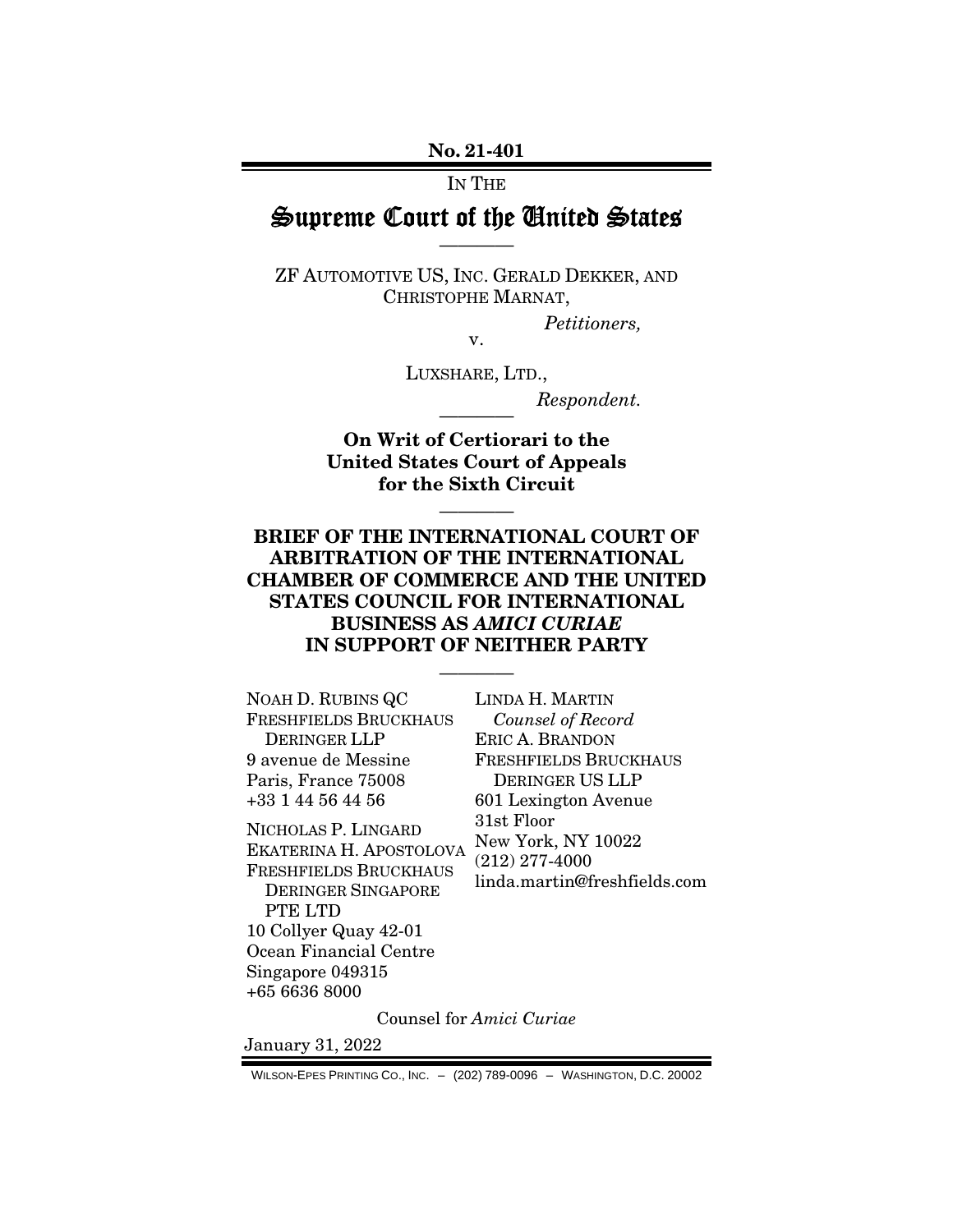# **TABLE OF CONTENTS**

| I. <i>Amici</i> 's position of deference to the<br>arbitral tribunal is supported under                           |
|-------------------------------------------------------------------------------------------------------------------|
| A. The text and purpose of Section<br>1782 support deference to the                                               |
| B. <i>Intel</i> and its progeny support<br>deference to the arbitral tribunal7                                    |
| II. Policy considerations support <i>amici</i> 's<br>position of deference to the arbitral                        |
| III. The arbitral tribunal has primary<br>authority and control over discovery12                                  |
| A. The ICC Rules of Arbitration<br>grant the arbitral tribunal primary<br>authority and control over discovery12  |
| B. Other major arbitration rules grant<br>the arbitral tribunal primary<br>authority and control over discovery13 |
| IV. The arbitral tribunal is best placed                                                                          |
|                                                                                                                   |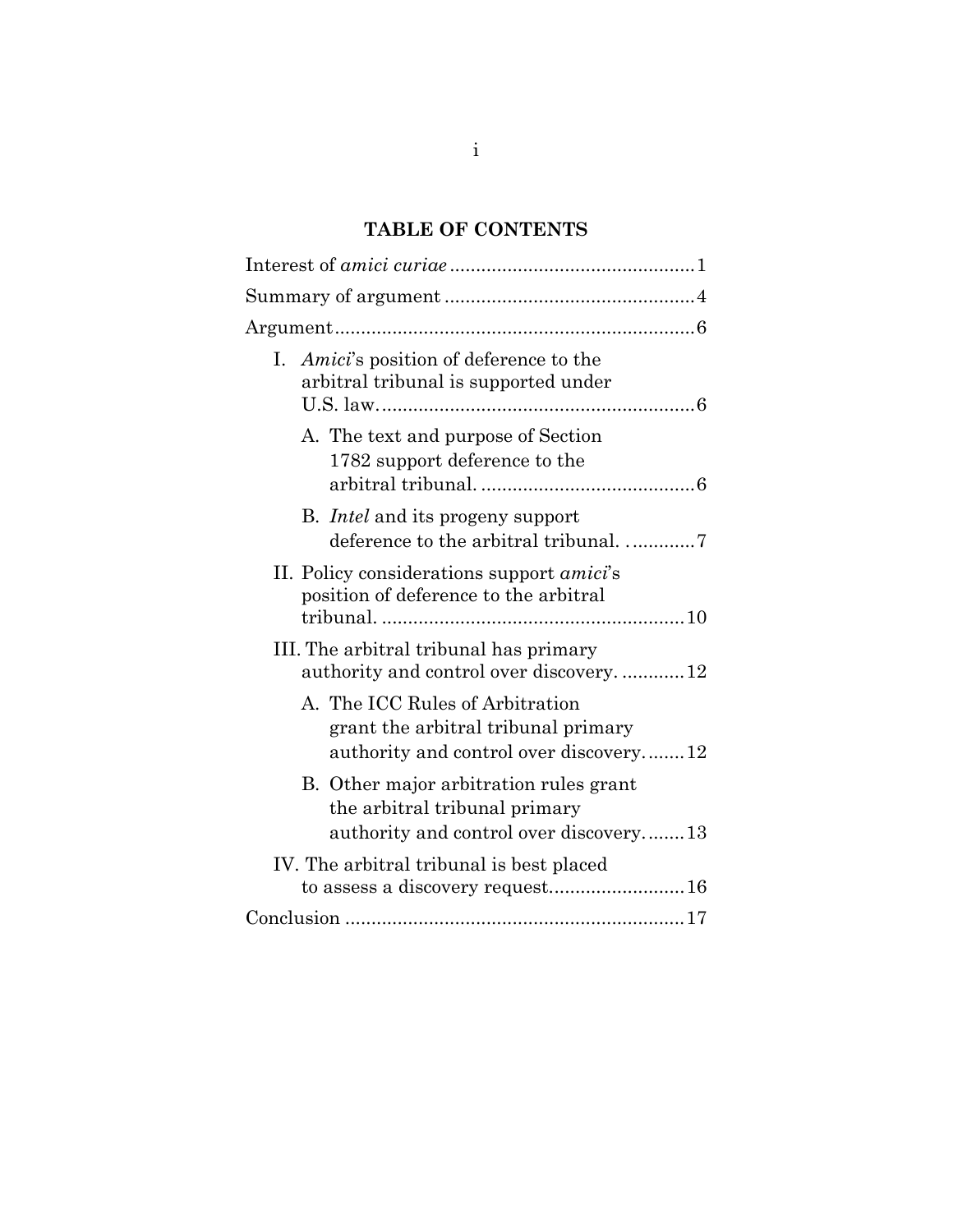# **TABLE OF AUTHORITIES**

| AT&T Mobility LLC v. Concepcion,                                                                                                 |
|----------------------------------------------------------------------------------------------------------------------------------|
| Epic Sys. Corp. v. Lewis,                                                                                                        |
| In re Application of Caratube Int'l Oil Co., LLP,                                                                                |
| In re Application of Technostroyexport,                                                                                          |
| In re Bio Energias Comercializadora de Energia<br>Ltda., No. 19-cv-24497-BLOOM,<br>2020 WL 509987 (S.D. Fla. Jan. 31, 2020) 8, 9 |
| In re Letter of Request from Crown Prosecution<br>Serv. of United Kingdom,                                                       |
| Intel Corp. v. Advanced Micro Devices, Inc.,                                                                                     |
| Moses H. Cone Mem'l Hosp. v. Mercury<br>Constr. Corp.,                                                                           |
| Preston v. Ferrer,                                                                                                               |
| ZF Automotive US, Inc., et al. v. Luxshare, Ltd.,                                                                                |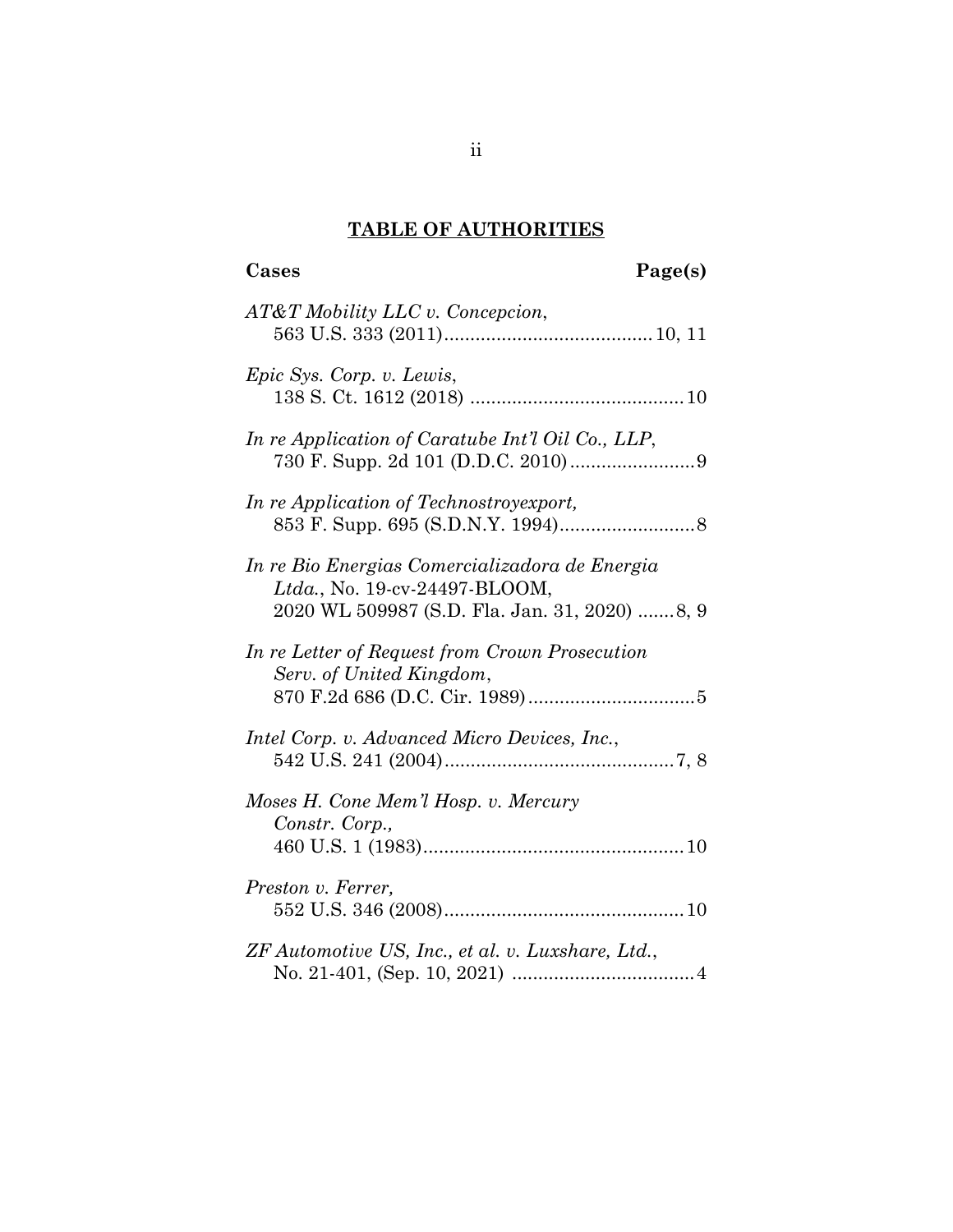# **Statutes**

|--|--|--|--|

# **Other Authorities**

| German Arbitration Institute, 2018 DIS              |
|-----------------------------------------------------|
| Arbitration Rules (Mar. 1, 2018), https://          |
| www.disarb.org/fileadmin//user_up-                  |
| load/Werkzeuge_und_Tools/2018_DIS-                  |
| Arbitration-Rules_072021.pdf15                      |
| Hans Smit, American Assistance to Litigation in     |
| Foreign and International Tribunals: Section        |
| 1782 of Title 28 of the U.S.C. Revisited, 25        |
|                                                     |
| <b>HKIAC</b> , Hong Kong International Arbitration  |
| Centre Administered Arbitration Rules,              |
| $(Nov. 1, 2018)$ , https://www.hkiac.org/           |
| arbitration/rules-practice-notes/hkiac              |
|                                                     |
| IBA, IBA Rules on the Taking of Evidence in         |
| <i>International Arbitration</i> , (Dec. 17, 2020), |
| https://www.ibanet.org/Document/De-                 |
| fault.aspx?DocumentUid=def0807b-9fec-               |
|                                                     |
| ICC, ICC Dispute Resolution Bulletin -2021,         |
| Issue 1 (Feb. 2021), https://library.iccwbo.        |
|                                                     |
|                                                     |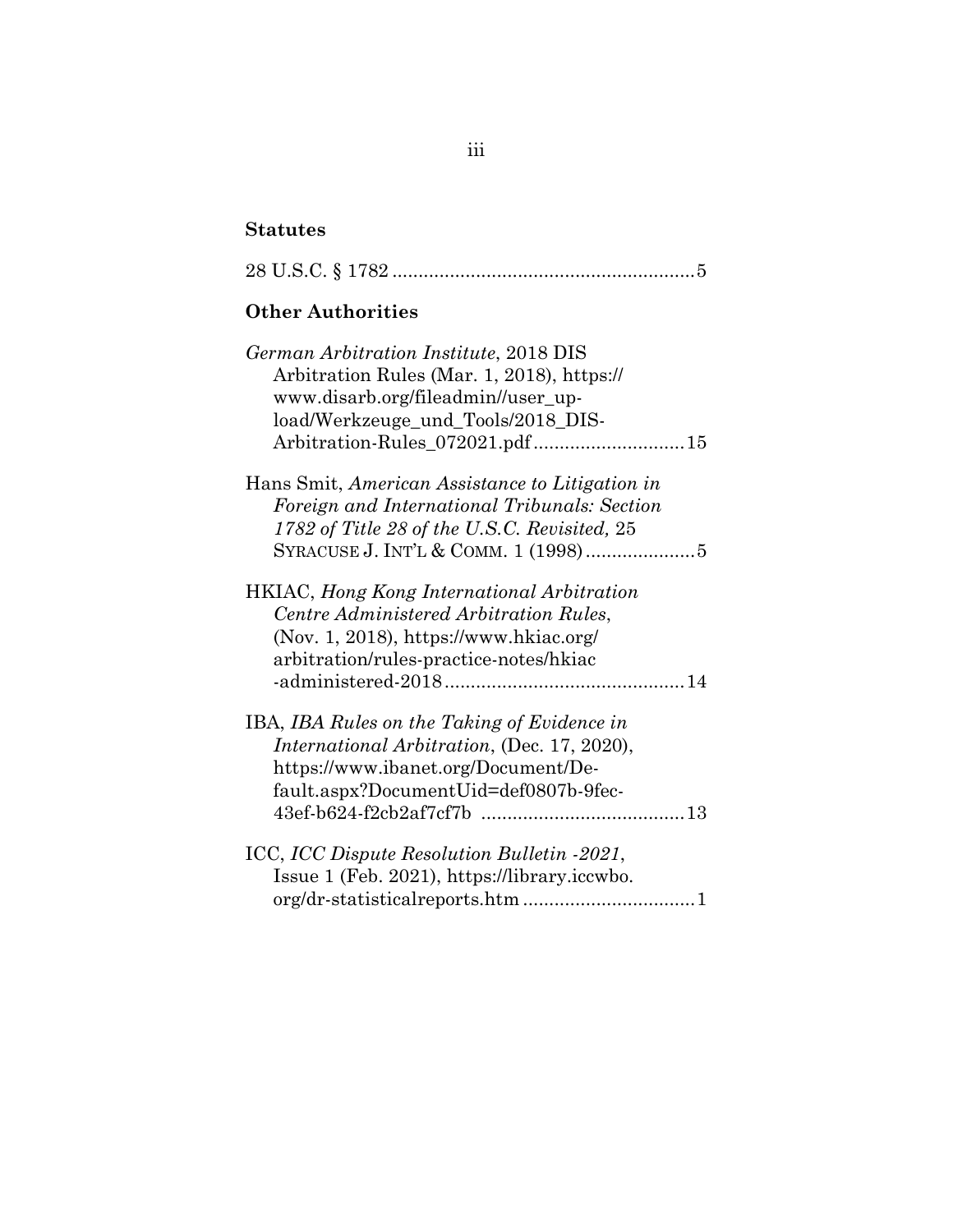| ICC, ICC Dispute Resolution Bulletin – 2019<br><b>ICC Dispute Resolution Statistics, Issue 2</b><br>$(2020)$ , https://library.iccwbo.org/dr-                                                                                                                  |
|----------------------------------------------------------------------------------------------------------------------------------------------------------------------------------------------------------------------------------------------------------------|
|                                                                                                                                                                                                                                                                |
| ICC, ICC International Court of Arbitration<br>Bulletin – 1998 Statistical Report, Vol. 10                                                                                                                                                                     |
| No. 1 (Jan. 1999), https://library.iccwbo.org/                                                                                                                                                                                                                 |
| ICC, ICC International Court of Arbitration -<br>Homepage, https://iccwbo.org/dispute-                                                                                                                                                                         |
| resolution-services/icc-international-court-<br>arbitration (last visited on Jan. 28, 2022)2                                                                                                                                                                   |
| ICC, International Chamber of Commerce Rules<br>of Arbitration (Jan. 1, 2021), https://ic-<br>cwbo.org/dispute-resolution-services/                                                                                                                            |
| LCIA, London Court of International Arbitration<br>- Arbitration Rules, (Oct. 1, 2020),<br>https://www.lcia.org/Dispute_Resolution<br>Services/lcia-arbitration-rules-2020.aspx14                                                                              |
| Queen Mary Univ. of London & White & Case,<br>2021 International Arbitration Survey:<br>Adapting arbitration to a changing world,<br>(May 6, 2021), https://www.white-<br>case.com/sites/default/files/2021-05/<br>quml-international-arbitration-survey-<br>2 |
| S. Rep. No. 1580, 88th Cong., 2nd Sess. (1964),                                                                                                                                                                                                                |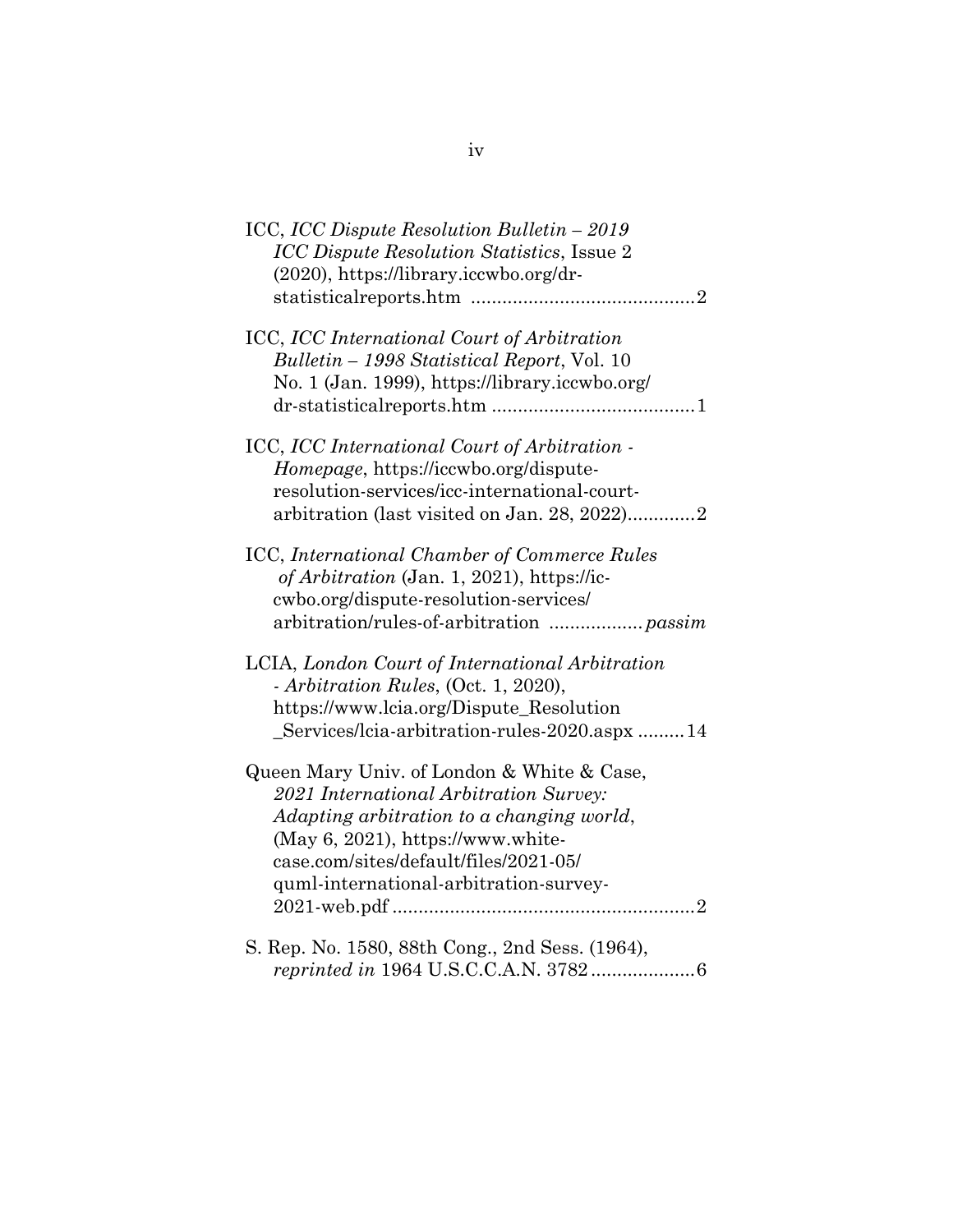| SIAC, Singapore International Arbitration                                                                                                                                                                                                                                                                  |
|------------------------------------------------------------------------------------------------------------------------------------------------------------------------------------------------------------------------------------------------------------------------------------------------------------|
| Centre Rules, (Aug. 1, 2016), https://siac.                                                                                                                                                                                                                                                                |
| org.sg/our-rules/rules/siac-rules-201614                                                                                                                                                                                                                                                                   |
| $\mathbf{H}^{(1)}$ and $\mathbf{H}^{(1)}$ and $\mathbf{H}^{(2)}$ and $\mathbf{H}^{(3)}$ and $\mathbf{H}^{(4)}$ and $\mathbf{H}^{(5)}$ and $\mathbf{H}^{(6)}$ and $\mathbf{H}^{(6)}$ and $\mathbf{H}^{(6)}$ and $\mathbf{H}^{(6)}$ and $\mathbf{H}^{(6)}$ and $\mathbf{H}^{(6)}$ and $\mathbf{H}^{(6)}$ and |

| United Nations Convention on the Recognition |  |
|----------------------------------------------|--|
| and Enforcement of Foreign Arbitral          |  |
| Awards, (June 1958), https://www.newyork     |  |
|                                              |  |
|                                              |  |

v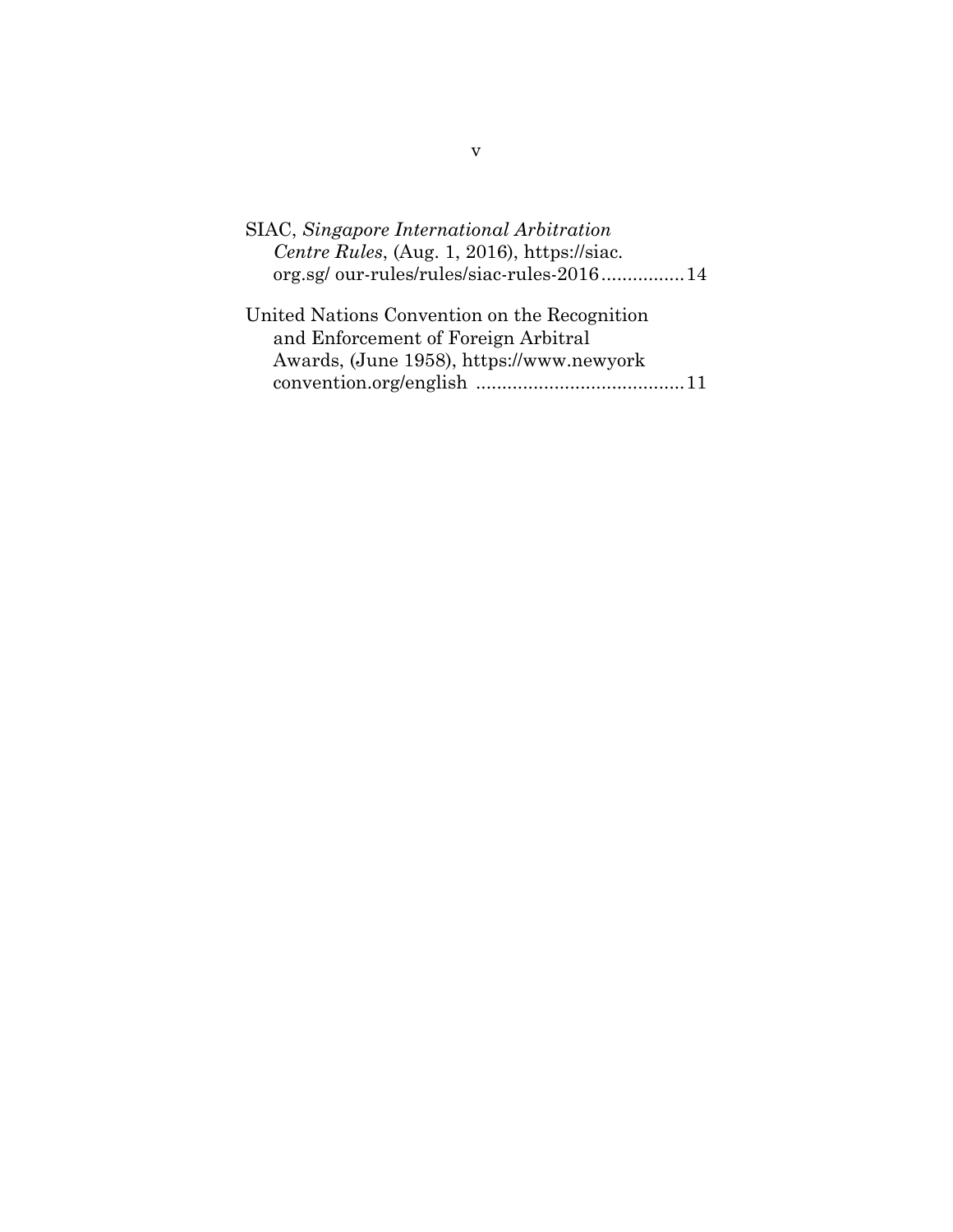#### **INTEREST OF** *AMICI CURIAE***<sup>1</sup>**

<span id="page-6-0"></span>The International Chamber of Commerce (*ICC*) is the world's largest business organization representing more than 45 million companies in over 100 countries. Its members include many of the world's leading companies, small and mid-size enterprises, business associations and local chambers of commerce. ICC's core mission is to make business work for everyone, every day, everywhere. Through a unique mix of advocacy, solutions, and standard setting, it promotes international trade, responsible business conduct, and a global approach to regulation, in addition to providing market-leading dispute resolution services. Globally, ICC is considered the voice for international business on important issues related to international trade and investment, and in recognition of ICC's role in fostering global trade, it has Observer Status at the United Nations.

Established in 1923, the International Court of Arbitration of the ICC (*ICC Court*) is the arbitration body of the ICC and the world's leading international arbitration institution. Since its inception, the ICC Court has seen a steady increase in its caseload, from around 30 new cases filed in 1923, to a record 946 new cases filed in 2020—the fourth consecutive year of robust and regular growth. *See* ICC, *ICC International Court of Arbitration Bulletin – 1998 Statistical Report*, Vol. 10 No. 1 (Jan. 1999), at pg. 3, https://library.iccwbo.org/dr-statisticalreports.htm; ICC, *ICC Dispute Resolution Bulletin - 2021*, Issue 1 (Feb. 2021), at pg.

<sup>&</sup>lt;sup>1</sup> All parties consent to the filing of this brief. Pursuant to Rule 37.6, counsel for *amici curiae* authored this brief. No counsel for a party in this case authored this brief in whole or in part. No one other than *amici curiae* or their counsel contributed monetarily to the preparation and submission of this brief.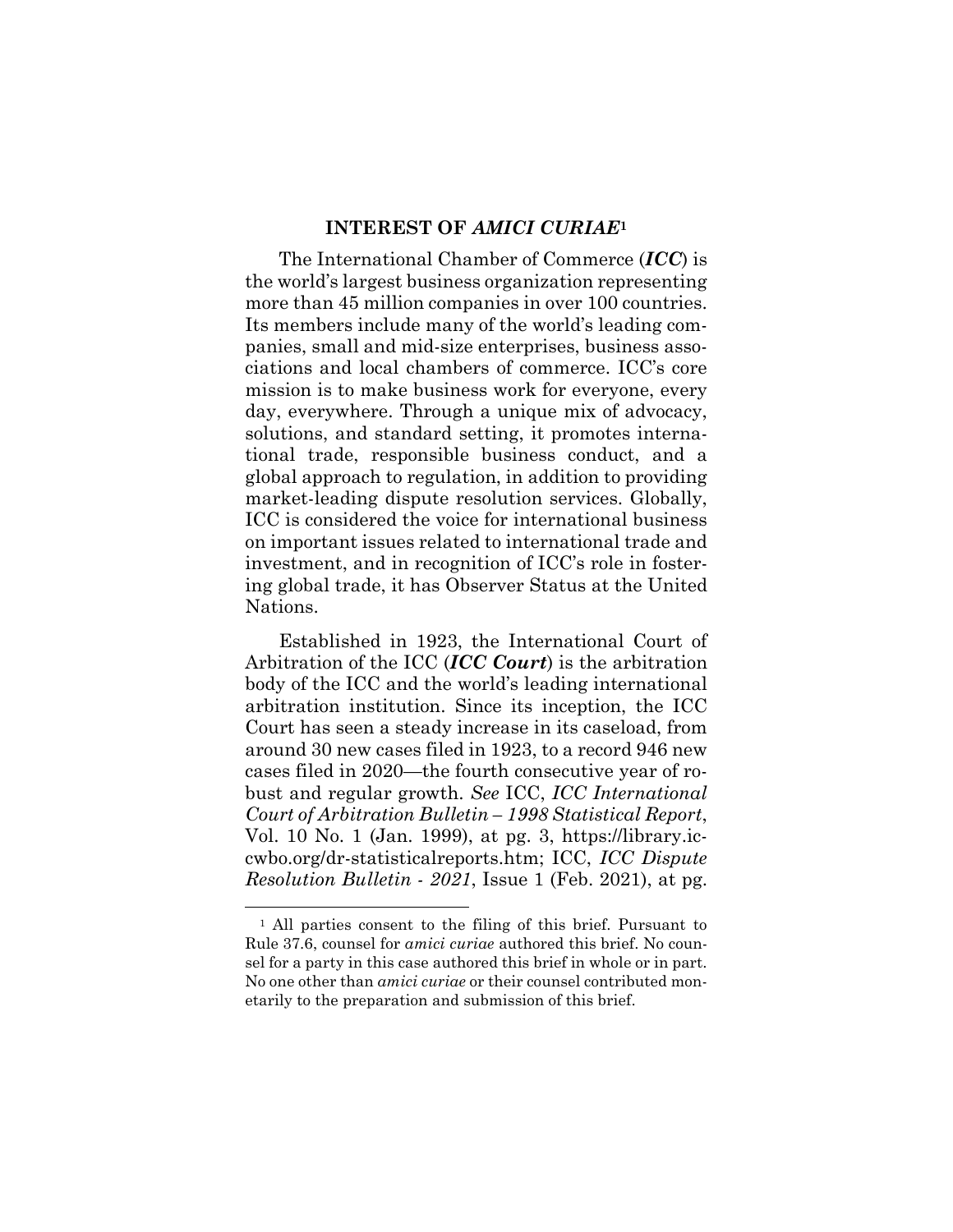6, https://library.iccwbo.org/dr-statisticalreports.htm. As of 2020, the ICC Court had administered over 25,000 cases internationally. ICC, *ICC Dispute Resolution Bulletin – 2019 ICC Dispute Resolution Statistics*, Issue 2 (2020), at pg. 1, https://library.iccwbo.org/dr-statisticalreports.htm. According to a recent global survey of users of international arbitration, the ICC Court is the most preferred arbitration institution in the world. Queen Mary Univ. of London & White & Case, *2021 International Arbitration Survey: Adapting arbitration to a changing world*, at pg. 9 (May 6, 2021), https://www.whitecase.com/sites/default/files/2021-05/quml-international-arbitrationsurvey-2021-web.pdf (stating that 57% of respondents said the ICC was one of their preferred arbitral institutions, more than any other institution).

The ICC Court's purpose is "to ensure proper application of the ICC Rules [of Arbitration], as well as assist parties and arbitrators in overcoming procedural obstacles," including ensuring the proper constitution of the arbitral tribunal formed for any particular case. ICC, *ICC International Court of Arbitration - Homepage*, https://iccwbo.org/dispute-resolution-services/icc-international-court-arbitration (last visited on Jan. 28, 2022). Its key functions include "monitoring the arbitral process to make certain that it is performed properly and with the required speed and efficiency necessary." *Id.* To that end, the ICC Court has developed rules and standards which parties adopt voluntarily and incorporate into their dispute resolution agreements. These include the ICC Rules of Arbitration, which reflect current internationally accepted practice. *See* ICC, *International Chamber of Commerce Rules of Arbitration* (*ICC Rules of Arbitration*) (Jan. 1, 2021), https://iccwbo.org/dispute-resolution-services/arbitration/rules-of-arbitration.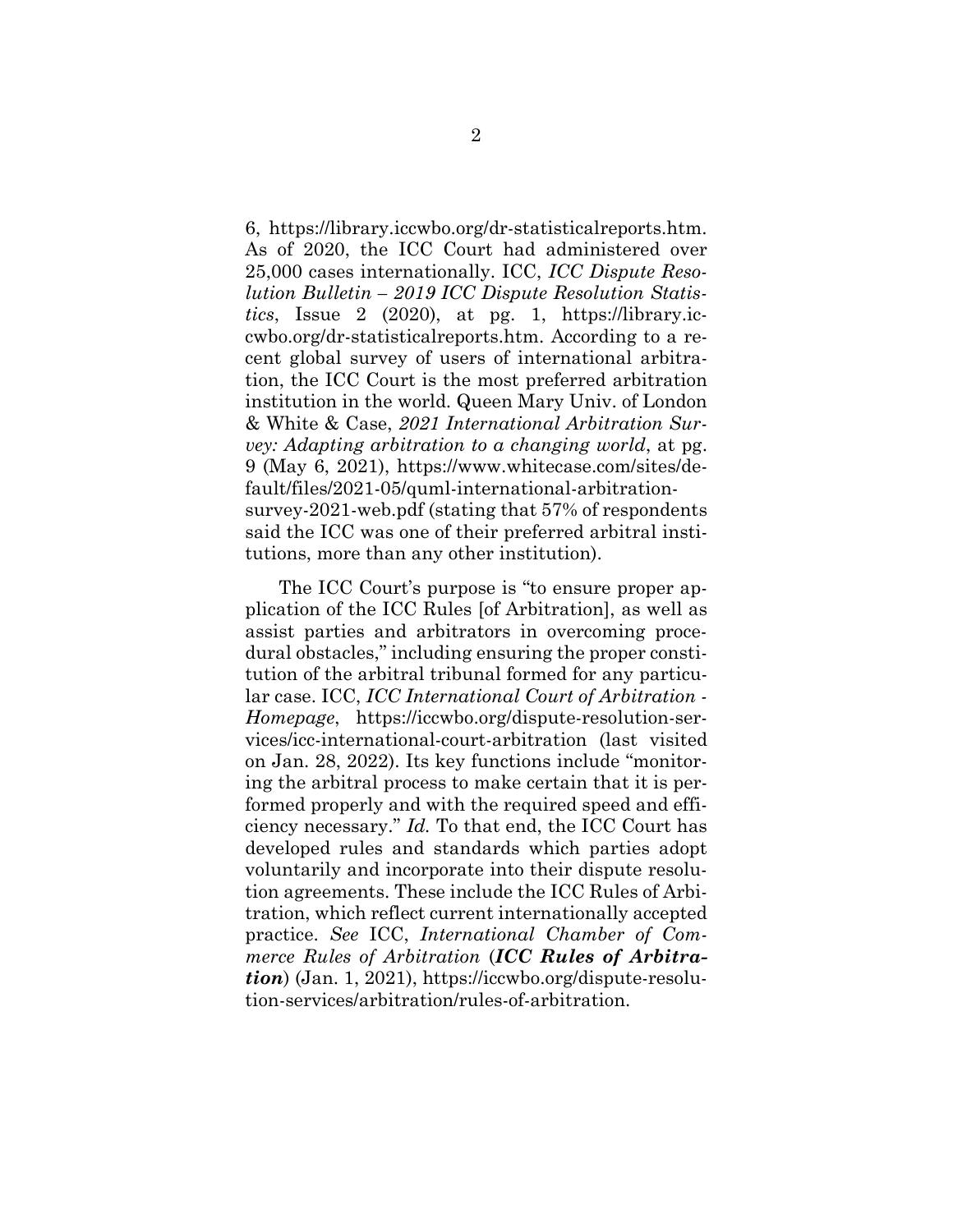Founded in 1945, the United States Council for International Business (*USCIB*) promotes open markets, competitiveness and innovation, sustainable development, and corporate responsibility, supported by international engagement and regulatory coherence. Its members include global companies and professional services firms, and as the U.S. affiliate of the ICC, Business at OECD, and the International Organization of Employers, USCIB represents the central values, ideas, and common interests of U.S. international business before U.S. policymakers as well as officials in the United Nations, the European Union, and other governments and organizations.

USCIB is the U.S. national committee of the ICC, and in that capacity, it represents the interests of the U.S. business community in connection with the ICC's dispute resolution services. U.S. international arbitration practitioners appointed or nominated by USCIB play key roles in ICC arbitration proceedings, on the ICC Commission on Arbitration and ADR, and on other ICC arbitration bodies. Moreover, U.S. parties are the most frequent users of ICC arbitration services.

As the world's leading international arbitral institution and a global thought leader in dispute resolution, the ICC Court has a strong interest in this case because the issues raised are of great importance to the conduct of international arbitrations worldwide. The ICC Court has particular expertise in document production and evidence-gathering in arbitration, and seeks to provide valuable practical insight and assistance to the Court in considering the wider ramifications of the issues arising in this case. The ICC Court is concerned with ensuring that the Court's decision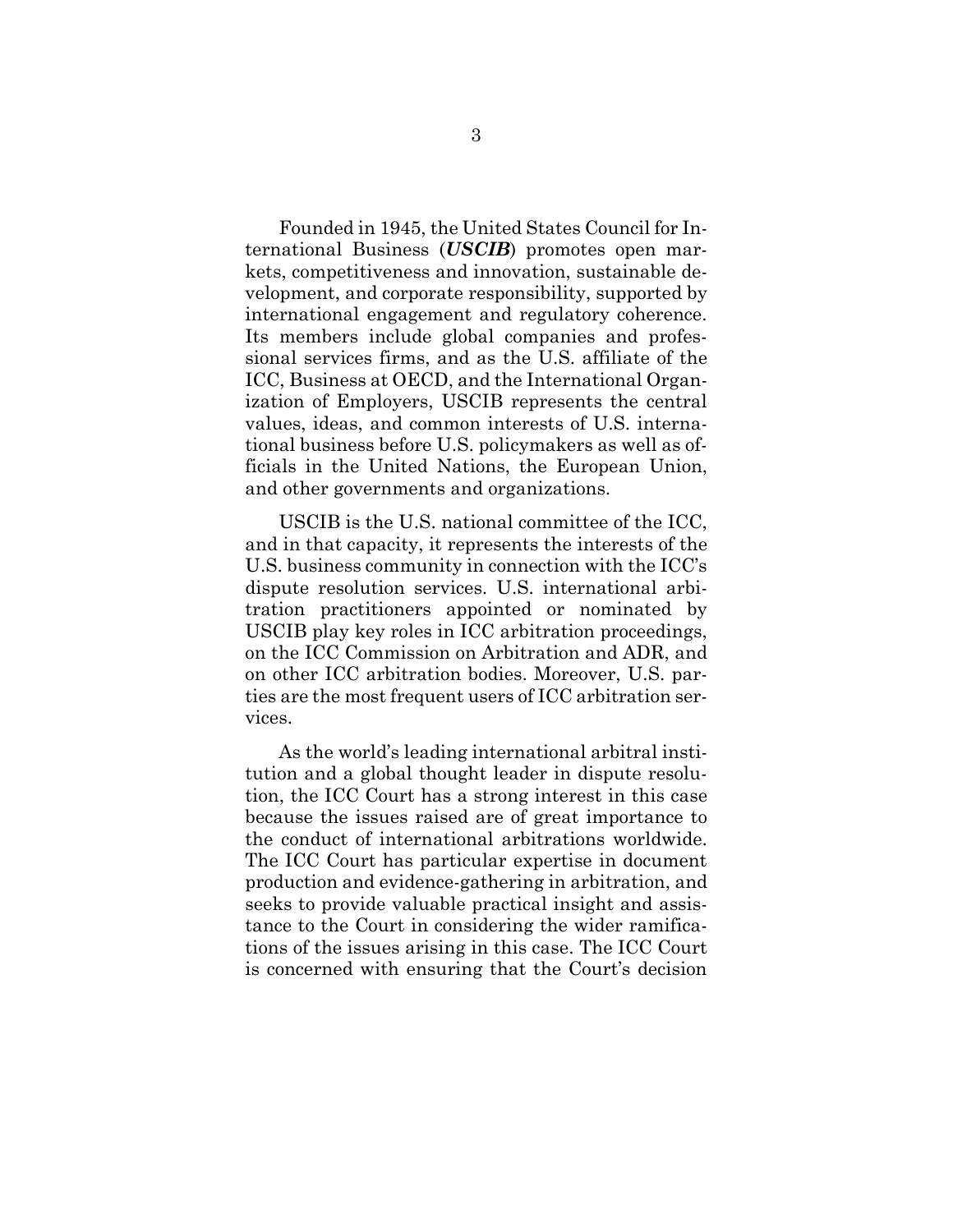in this case has a positive impact, by sending a cohesive message to the international business and international arbitral communities. As the U.S. national committee of the ICC, USCIB shares those interests.

#### **SUMMARY OF ARGUMENT**

<span id="page-9-0"></span>*Amici* are making this neutral submission without any vested interest in the outcome of the case itself.

The question presented in the case, as stated in the petition for writ of certiorari, is: "Whether 28 U.S.C. § 1782(a), which permits litigants to invoke the authority of United States courts to render assistance in gathering evidence for use in 'a foreign or international tribunal,' encompasses private commercial arbitral tribunals, as the U.S. Courts of Appeals for the Fourth and Sixth Circuits have held, or excludes such tribunals, as the U.S. Courts of Appeals for the Second, Fifth, and Seventh Circuits have held." Petition for Writ of Certiorari Before Judgment at i, *ZF Automotive US, Inc., et al. v. Luxshare, Ltd.*, No. 21-401 (Sep. 10, 2021).

*Amici* are not taking a position in favor of or against the availability of 28 U.S.C. § 1782(a) (*Section 1782*) in private commercial arbitration.

Rather, *amici* aim to assist the Court on the following sub-issue: Assuming the Court finds that Section 1782 is available in connection with private commercial arbitration, what degree of deference should a U.S. court give to an arbitral tribunal's views on the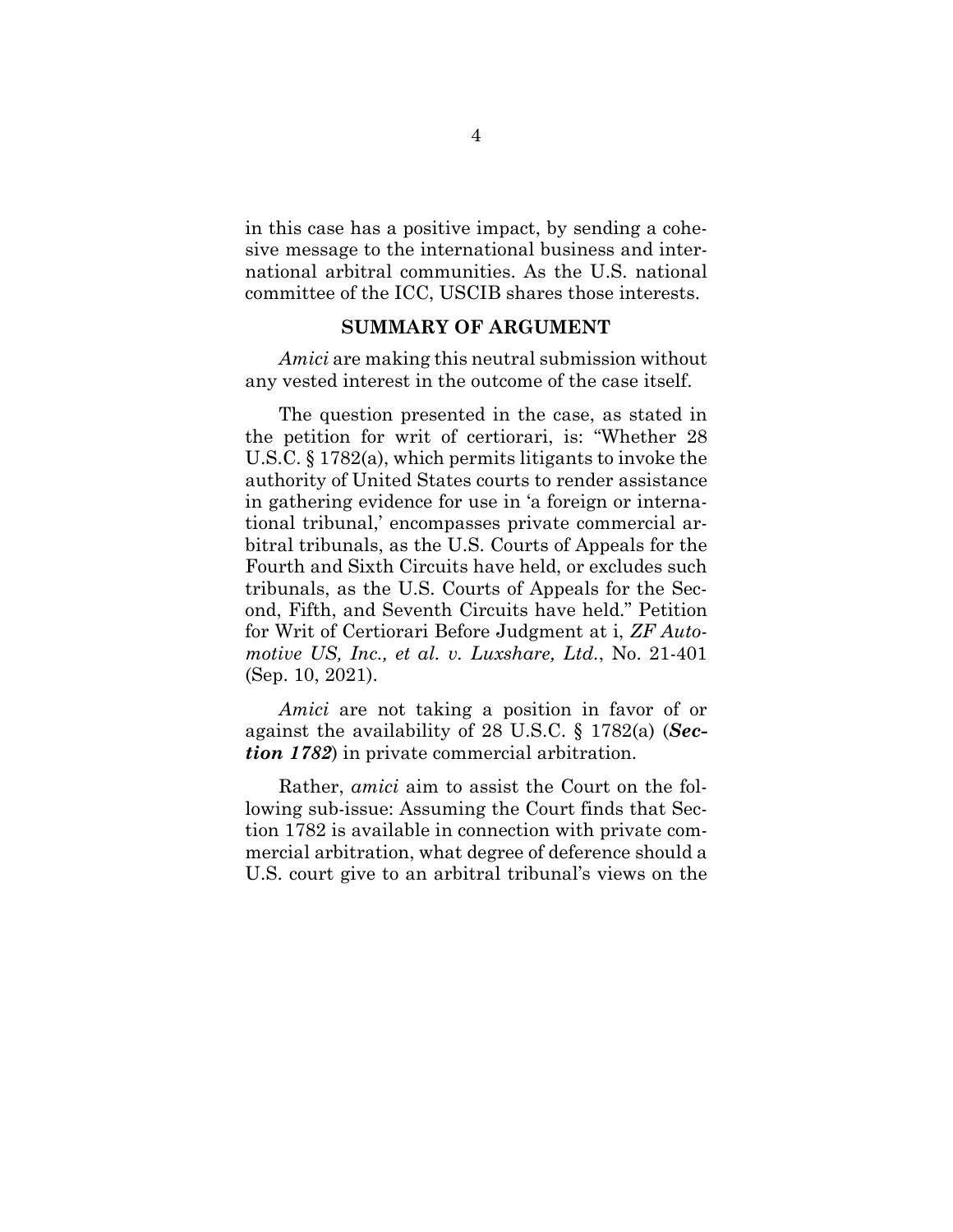discovery sought before it decides whether to grant or deny a Section 1782 application?<sup>2</sup>

To effectuate the purpose of Section 1782 and properly apply the discretionary *Intel* factors (discussed further below), and further the pro-arbitration policy of the U.S., a U.S. court weighing a Section 1782 petition should afford a very high degree of deference to the arbitral tribunal's views on the discovery sought. *Amici* respectfully urge the Court to take this opportunity to re-emphasize and make explicit the importance of doing so.

Professor Hans Smit, the "dominant drafter of, and commentator on, the 1964 revision of Section 1782," *In re Letter of Request from Crown Prosecution Serv. of United Kingdom*, 870 F.2d 686, 689 (D.C. Cir. 1989), stated that "the rule in relation to international arbitral tribunals should be that American court[s] should honor an application under Section 1782 only if the application is approved by the arbitral tribunal." Hans Smit, *American Assistance to Litigation in Foreign and International Tribunals: Section 1782 of Title 28 of the U.S.C. Revisited,* 25 SYRACUSE J. INT'L & COMM. 1, 9 (1998).

Affording a very high degree of deference to the tribunal would also be in line with the fundamental principle in private international commercial arbitrations that the arbitral tribunal has the primary authority and control over the proceedings, including discovery matters. As a result of this authority and an

<sup>2</sup> While there are treaty and other public international law disputes administered under the ICC Rules of Arbitration, the question before the Court is limited to private commercial arbitration. For consistency, *amici*'s views as set forth in this submission are also limited to private commercial arbitration.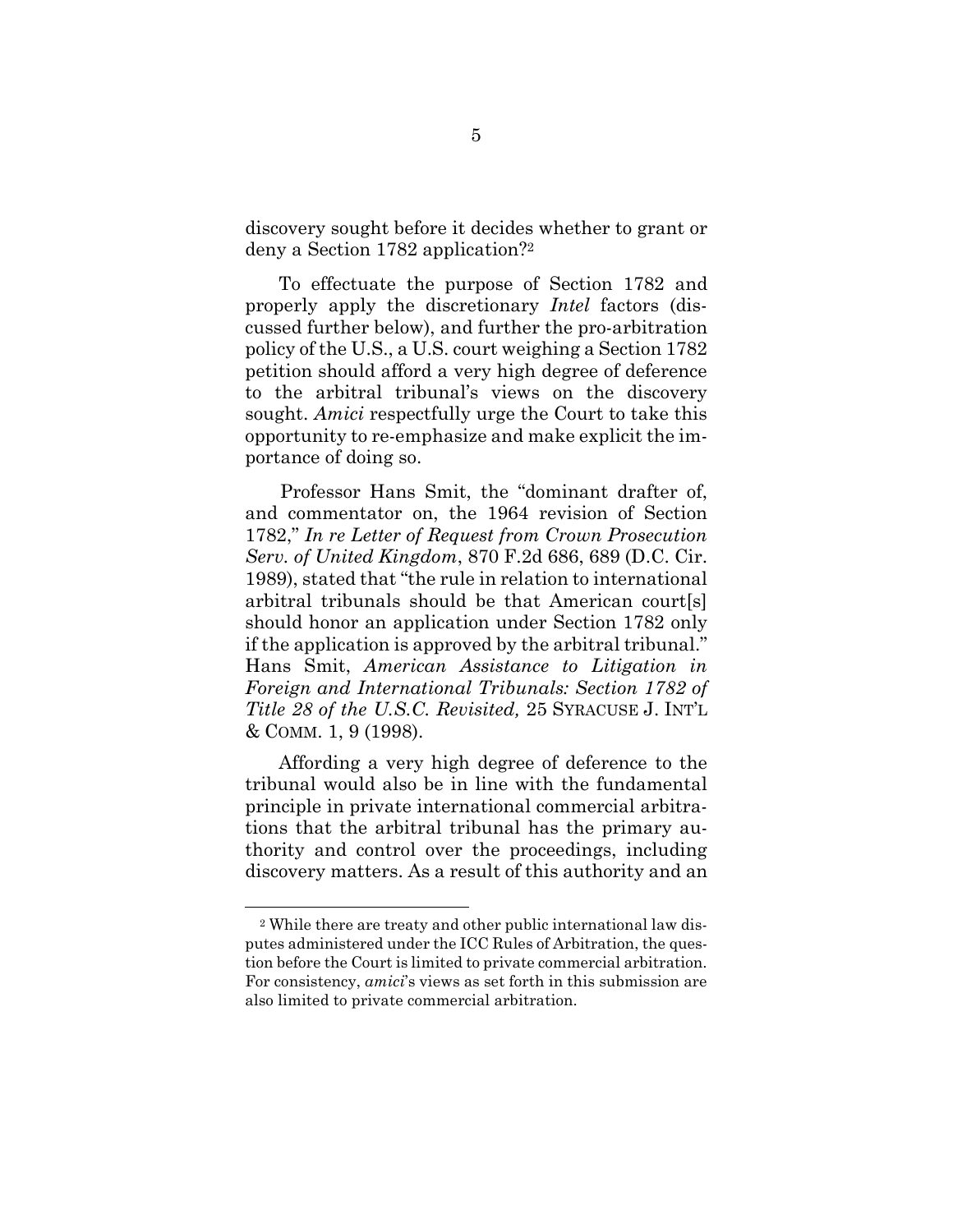arbitral tribunal's familiarity with the governing arbitration rules and the underlying dispute, the arbitral tribunal constituted for a particular dispute is best placed to assess the propriety and utility of evidence that may result from a Section 1782 application.

#### **ARGUMENT**

## <span id="page-11-1"></span><span id="page-11-0"></span>**I.** *Amici***'s position of deference to the arbitral tribunal is supported under U.S. law.**

Deferring to the arbitral tribunal's view on the propriety and utility of Section 1782 discovery is in line with the text and purpose of Section 1782 and plays a crucial role in the U.S. court's assessment of the discretionary *Intel* factors.

# <span id="page-11-2"></span>**A. The text and purpose of Section 1782 support deference to the arbitral tribunal.**

The statute's title, "Assistance to foreign and international tribunals and to litigants before such tribunals," underscores the importance of providing *assistance* to arbitral tribunals. 28 U.S.C. § 1782.

The statute's legislative history is also replete with references to providing *assistance* to foreign tribunals. *See* S. Rep. No. 1580, 88th Cong., 2nd Sess. (1964), *reprinted in* 1964 U.S.C.C.A.N. 3782, 3788–89 (explaining that "the *assistance* made available by subsection (a) is also extended to international tribunals and litigants before such tribunals" and that "subsection (a) permits effective and desirable *assistance* to foreign and international courts and litigants before such courts") (emphasis added).

Moreover, as the Court has noted, the purpose of Section 1782 is "to assist foreign tribunals in obtaining relevant information that the tribunals may find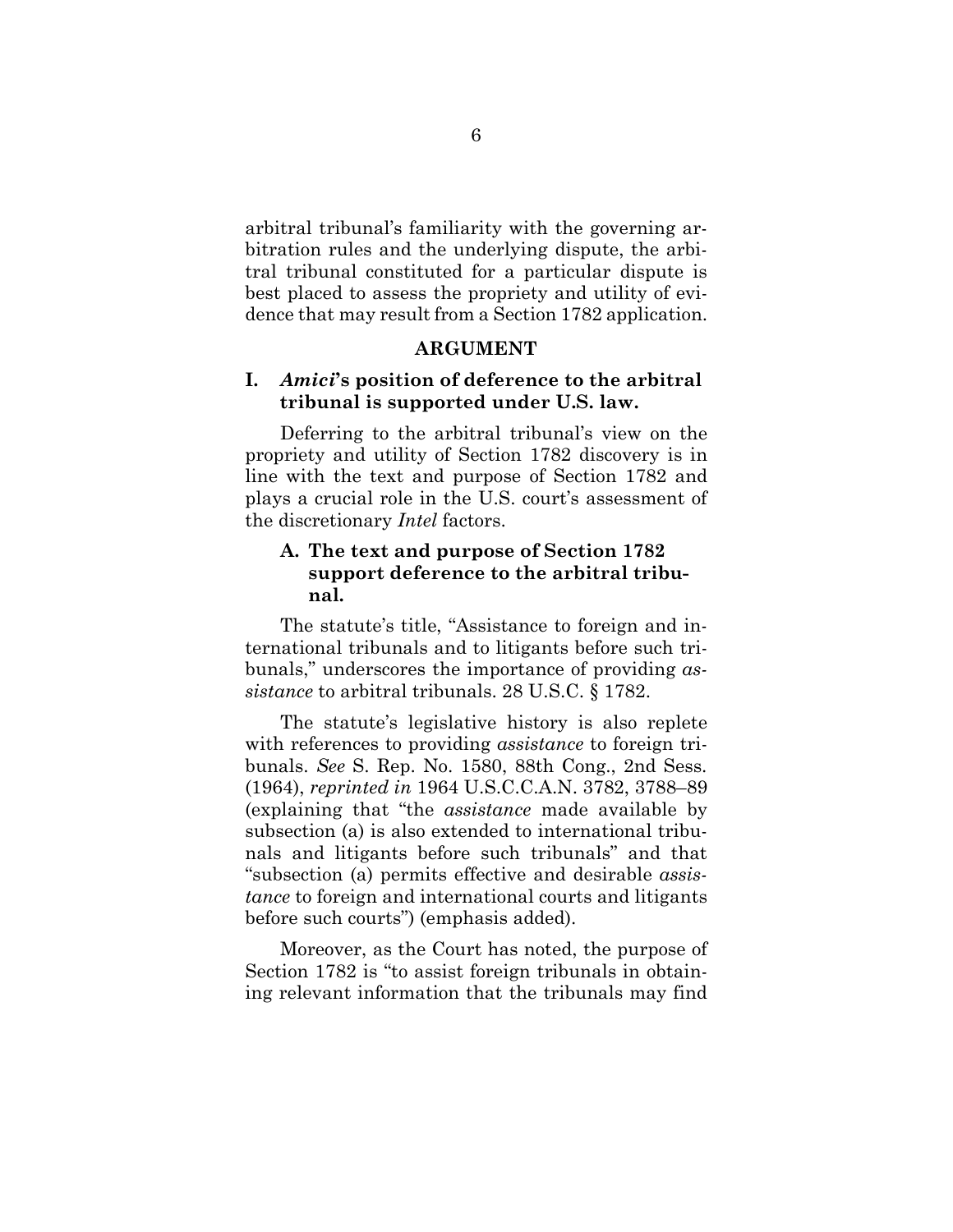useful but, for reasons having no bearing on international comity, they cannot obtain under their own laws." *Intel Corp. v. Advanced Micro Devices, Inc.*, 542 U.S. 241, 262 (2004).

Because Section 1782 is designed to assist foreign tribunals, granting Section 1782 discovery without heavily weighing the views of the arbitral tribunal which has primary authority over discovery and factfinding in its own proceedings—would contravene the clear purpose of Section 1782. In fact, disregarding or failing to assess—the arbitral tribunal's views would be assisting *a party* to the arbitral proceedings, but would *not* necessarily be assisting the arbitral tribunal.

## <span id="page-12-0"></span>**B.** *Intel* **and its progeny support deference to the arbitral tribunal.**

Following the arbitral tribunal's lead is also consistent with the Court's decision in *Intel*, where the Court outlined a four-factor analysis (the *Intel factors*) under which a U.S. court—after determining that the statutory factors of Section 1782 have been met—then determine whether to exercise its discretion in favor of granting a Section 1782 application. Two of the four *Intel* factors (the 2nd and 3rd factors) are particularly relevant as indicators that U.S. courts should consider and heed the arbitral tribunal's recommendation.

*Amici* respectfully urge the Court to take this opportunity to re-emphasize the importance of considering the arbitral tribunal's views under the *Intel* factors, and to weigh the 2nd and 3rd *Intel* factors heavily in connection with Section 1782 applications that seek discovery in aid of private commercial arbitrations. Further, *amici* respectfully urge the Court to make it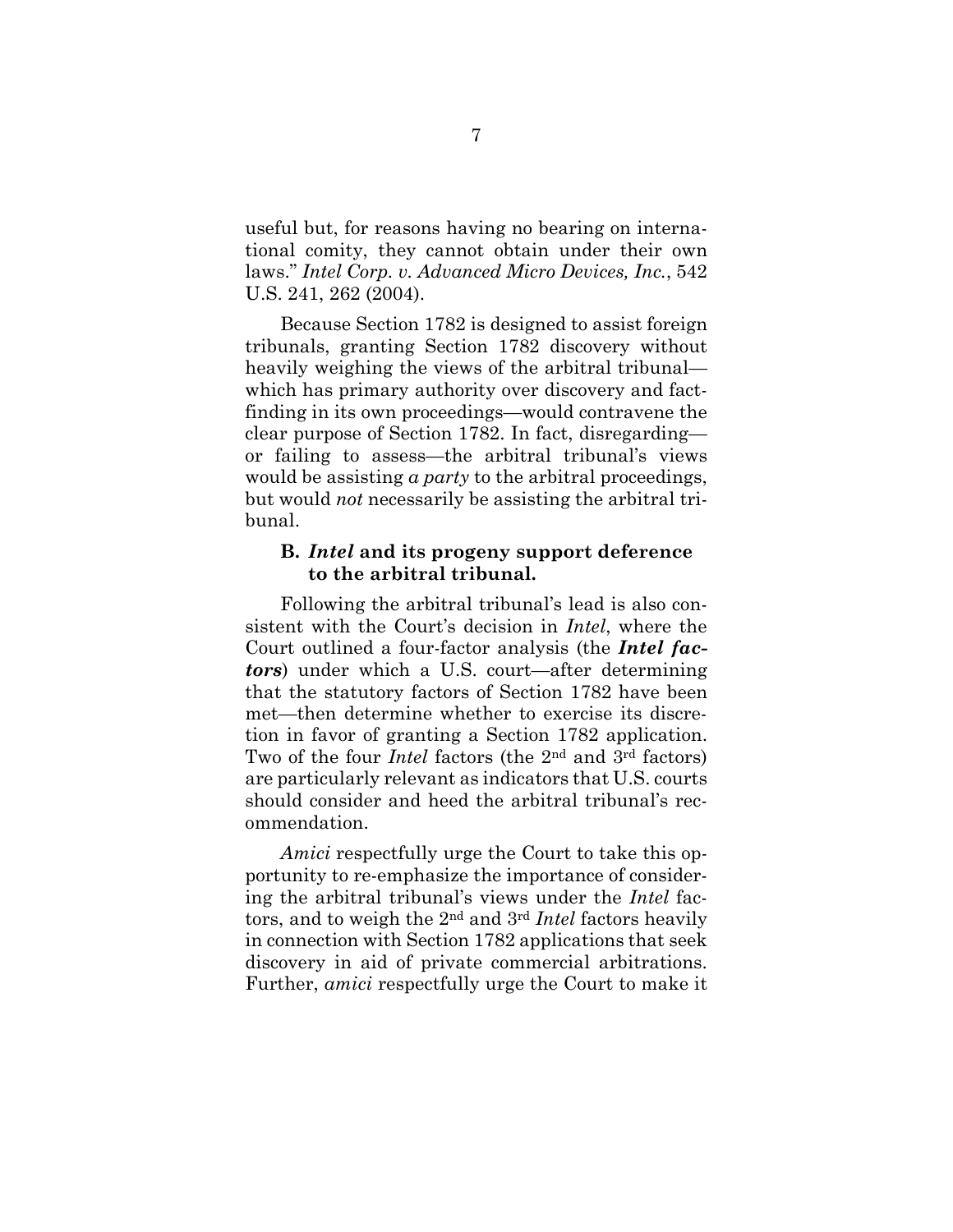explicit that, once an arbitral tribunal is constituted, a very high degree of deference should be afforded to the views of that arbitral tribunal on the discovery sought.

 This deference is supported by the second *Intel*  factor, which is "the nature of the foreign tribunal, the character of proceedings underway abroad, *and the receptivity of the foreign government, court, or agency to federal-court judicial assistance*." *Intel*, 542 U.S. at 264 (emphasis added). *Amici* submit that, generally, the discretion of the U.S. court should be exercised *against* Section 1782 discovery when there are concerns about the receptivity of an arbitral tribunal to the Section 1782 discovery. Applying the second *Intel*  factor, U.S. courts have rejected granting a Section 1782 application in such circumstances. *See In re Bio Energias Comercializadora de Energia Ltda.*, No. 19 cv-24497-BLOOM, 2020 WL 509987, at \*4 (S.D. Fla. Jan. 31, 2020) (denying Section 1782 request in part because "it is not evident that the [arbitral tribunal] would be receptive to documents obtained in the manner Bio Energias seeks to obtain them"); *In re Application of Technostroyexport,* 853 F. Supp. 695, 697–98 (S.D.N.Y. 1994) (in a pre-*Intel* case, denying Section 1782 petition where the petitioner "made no effort to obtain any ruling from the arbitrators" and noting that "[w]hether or not there is to be pre-hearing discovery is a matter governed by the applicable arbitration rules (as distinct from court rules) and by what the arbitrators decide").

*Amici*'s position is also supported by the third *Intel* factor, which considers "whether the § 1782(a) request conceals an attempt to circumvent foreign proofgathering restrictions." *Intel*, 542 U.S. at 265. Permitting discovery under Section 1782 despite an arbitral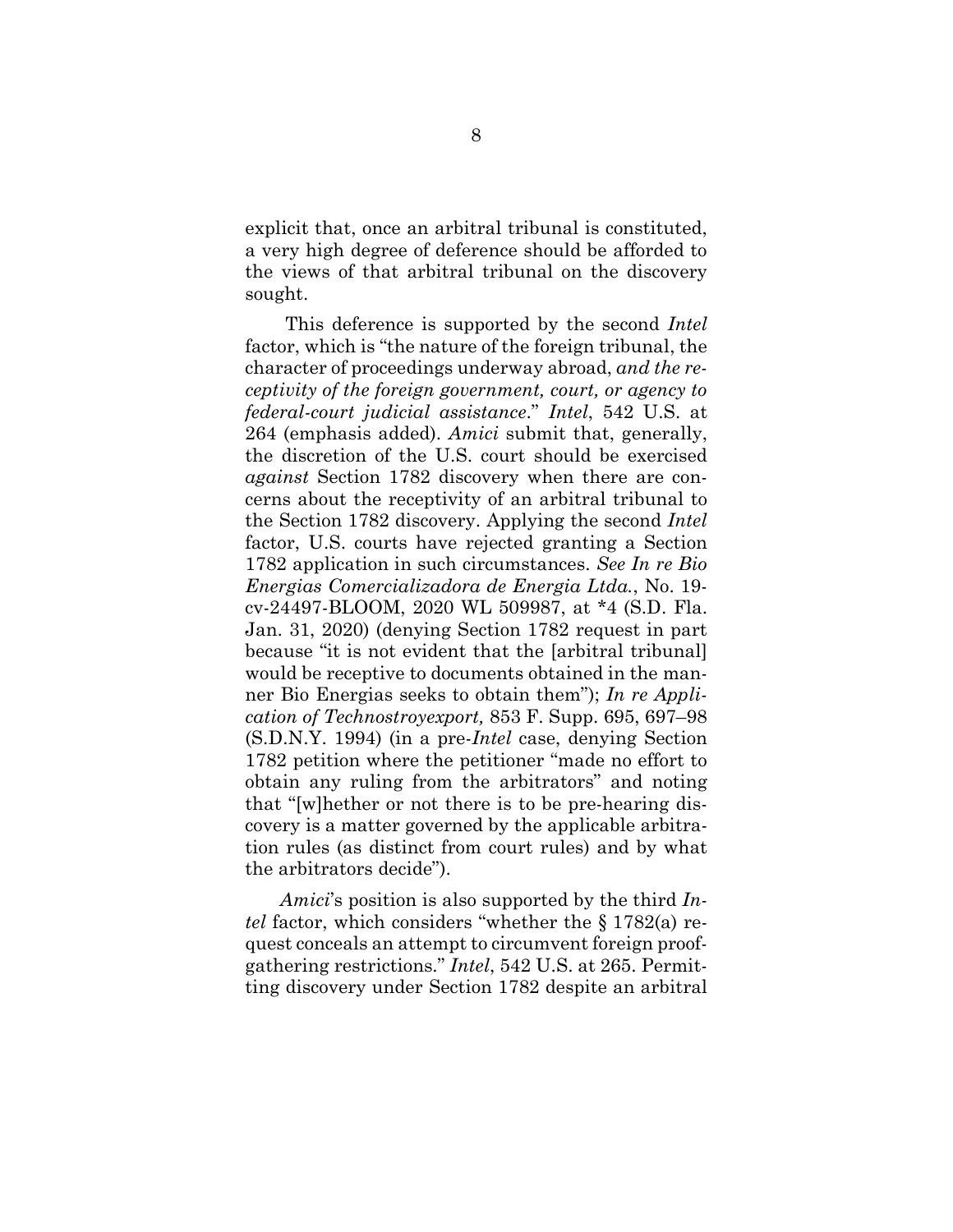tribunal's wishes to the contrary runs the risk of allowing a party to circumvent proof-gathering restrictions that the arbitral tribunal has imposed. Such a result should be avoided. *In re Bio Energias Comercializadora de Energia Ltda.*, 2020 WL 509987, at \*4 (denying Section 1782 discovery in part because "[a]s to the third *Intel* factor, and critical to the Court . . . it is not apparent that the [Section 1782] Application is anything less than an attempt to circumvent the arbitral panel in Brazil"); *see also In re Application of Caratube Int'l Oil Co., LLP*, 730 F. Supp. 2d 101, 108 (D.D.C. 2010) (finding that the third *Intel* factor weighed against granting Section 1782 petition where petitioner "side-stepped" the IBA Rules, which the arbitral tribunal and parties had adopted, "and ha[d] thus undermined the Tribunal's control over the discovery process"). Such proof-gathering restrictions may manifest as a discovery order that, for example, does not provide for Section 1782 discovery or sets certain parameters for discovery, such as limits on thirdparty discovery or other restrictions on the manner or volume of discovery. Such restrictions could also take the form of a scheduling order that provides a discovery deadline or a hearing date that would be inconsistent with providing discovery through the grant of a Section 1782 application. Thus, the determination that an arbitral tribunal does not approve of the Section 1782 application does not necessarily hinge on an express statement about that particular application it may be implied where granting a Section 1782 order would be inconsistent with the procedures and schedule established by the arbitral tribunal.

In sum, *amici* respectfully submit that when applying the second and third *Intel* factors in connection with a Section 1782 application seeking discovery in aid of private commercial arbitration, a U.S. court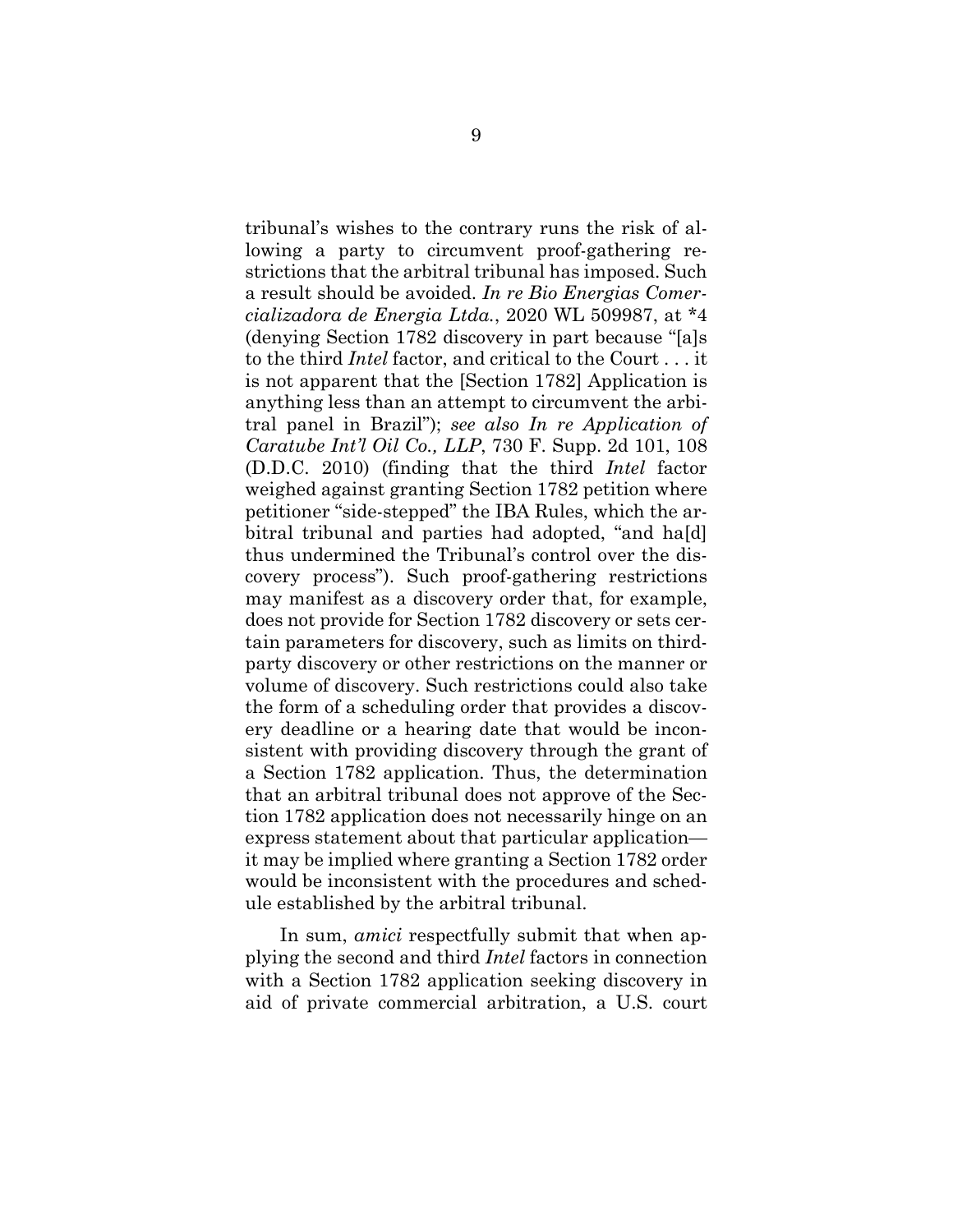should give great weight to the arbitral tribunal's position on the discovery requested, whether that view has been provided expressly or impliedly.

#### <span id="page-15-0"></span>**II. Policy considerations support** *amici***'s position of deference to the arbitral tribunal.**

Policy considerations support *amici*'s position.

First, considering the views of the arbitral tribunal is in line with the strong pro-arbitration policy embedded in the Federal Arbitration Act (*FAA*) and U.S. jurisprudence. *See*, *e.g.*, *Moses H. Cone Mem'l Hosp. v. Mercury Constr. Corp.*, 460 U.S. 1, 24 (1983) (noting that the FAA evinces a "liberal federal policy favoring arbitration agreements"). The pro-arbitration policy includes recognition of the fundamental principle of party autonomy in arbitration: if parties agree to arbitrate their dispute, that choice should be respected, including the arbitration rules chosen by the parties and the concomitant primacy of the arbitral tribunal in managing its own procedure. *AT&T Mobility LLC v. Concepcion*, 563 U.S. 333, 339 (2011) ("We have described [Section 2 of the FAA] as reflecting both a 'liberal federal policy favoring arbitration,' and the 'fundamental principle that arbitration is a matter of contract.'") (citation omitted); *Epic Sys. Corp. v. Lewis*, 138 S. Ct. 1612, 1621 (2018) ("[T]he [Federal] Arbitration Act requires courts 'rigorously' to 'enforce arbitration agreements according to their terms, including terms that specify . . . *the rules* under which that arbitration will be conducted.'") (emphasis in original) (citation omitted); *Preston v. Ferrer*, 552 U.S. 346, 353 (2008) ("[Section 2 of the FAA] 'declare[s] a national policy favoring arbitration' of claims that parties contract to settle in that manner.") (citation omitted). As discussed below, when parties agree to settle disputes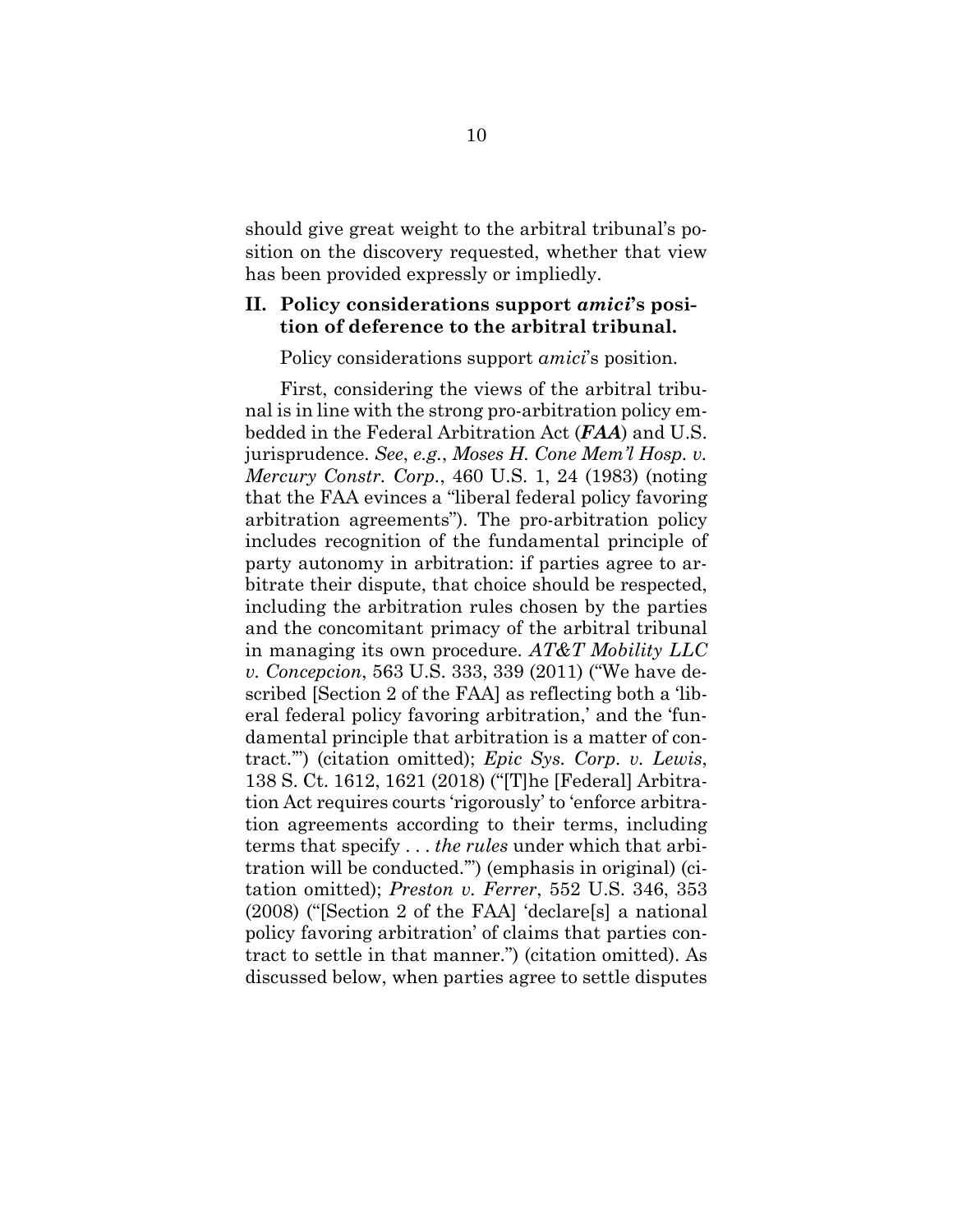through arbitration, they agree not only that the arbitral tribunal will adjudicate their dispute, but also that it will wield authority over the process through which that dispute is adjudicated.

Second, affording the views of the arbitral tribunal a very high degree of deference promotes efficiency by ensuring that the arbitral tribunal would readily admit evidence obtained pursuant to a Section 1782 request. *See AT&T Mobility*, 563 U.S. at 544 ("The point of affording parties discretion in designing arbitration processes is to allow for efficient, streamlined procedures tailored to the type of dispute."). If a U.S. court fails to consider or disregards an arbitral tribunal's views, the U.S. court runs the risk of ordering discovery that will ultimately be useless. The U.S. court can avoid taking unnecessary steps and imposing unnecessary costs by considering and deferring to the arbitral tribunal's views on the discovery sought. Doing so would have the practical benefit that any information obtained would be utilized and useful to the arbitral tribunal in the arbitration proceedings.

Third, considering the views of the arbitral tribunal ensures an enforceable award. *See*, *e.g.*, ICC Rules of Arbitration, art. 42 (Jan. 1, 2021). Under the United Nations Convention on the Recognition and Enforcement of Foreign Arbitral Awards, art. V(d) (June 1958) (the *New York Convention*), https://www.newyorkconvention.org/english, the recognition and enforcement of an arbitral award may be refused if "the arbitral procedure was not in accordance with the agreement of the parties." In circumstances where the agreed procedure requires the arbitral tribunal's consent for discovery from a third party but a party to the arbitration makes a Section 1782 request without consent from the arbitral tribunal,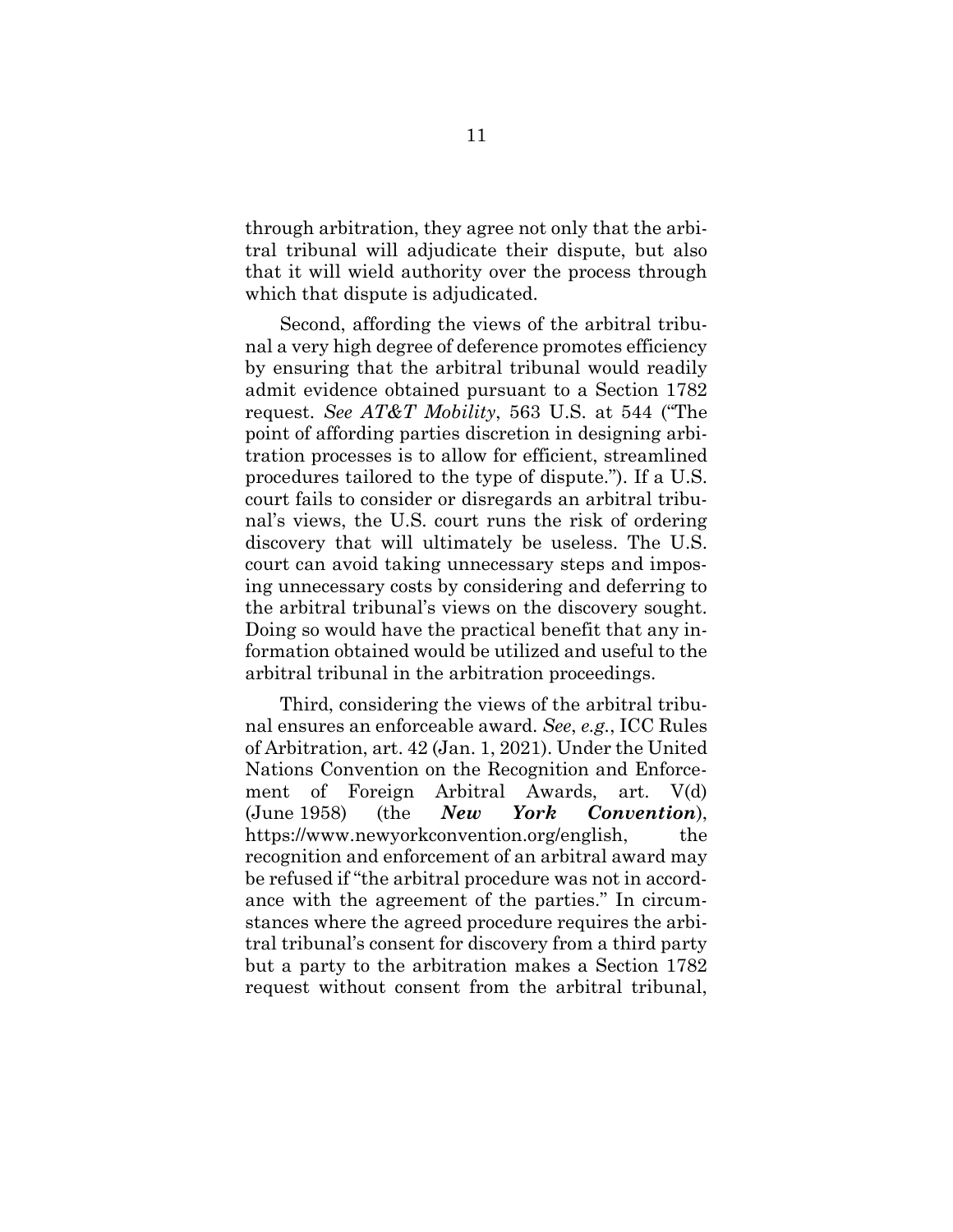there may be a risk of a challenge to the arbitral award under Article V(d) of the New York Convention. This risk can be avoided if the U.S. court affords significant deference to the views of the arbitral tribunal on the discovery sought.

Considering the important policy factors at play, U.S. courts should afford a very high degree of deference to the views of the arbitral tribunal on the discovery sought.

### <span id="page-17-0"></span>**III. The arbitral tribunal has primary authority and control over discovery.**

One of the foundational elements of the international arbitral process is that the arbitral tribunal has primary authority over the conduct of the proceedings, including discovery. The rules that typically govern international arbitrations recognize this authority. Providing significant weight to an arbitral tribunal's views on the discovery sought in a Section 1782 petition, once the tribunal has been constituted, will reinforce the imperative of this fundamental principle that an arbitral tribunal should manage discovery.

## <span id="page-17-1"></span>**A. The ICC Rules of Arbitration grant the arbitral tribunal primary authority and control over discovery.**

Parties who agree to arbitrate under the ICC Rules of Arbitration recognize, and consent to, the arbitral tribunal's sovereignty over the proceedings, including discovery. The ICC Rules of Arbitration do not grant the parties an automatic right to discovery. Under Article 22 of the ICC Rules of Arbitration, "the arbitral tribunal shall adopt such procedural measures as it considers appropriate, provided that they are not contrary to any agreement of the parties." ICC Rules of Arbitration, art. 22(2) (Jan. 1, 2021).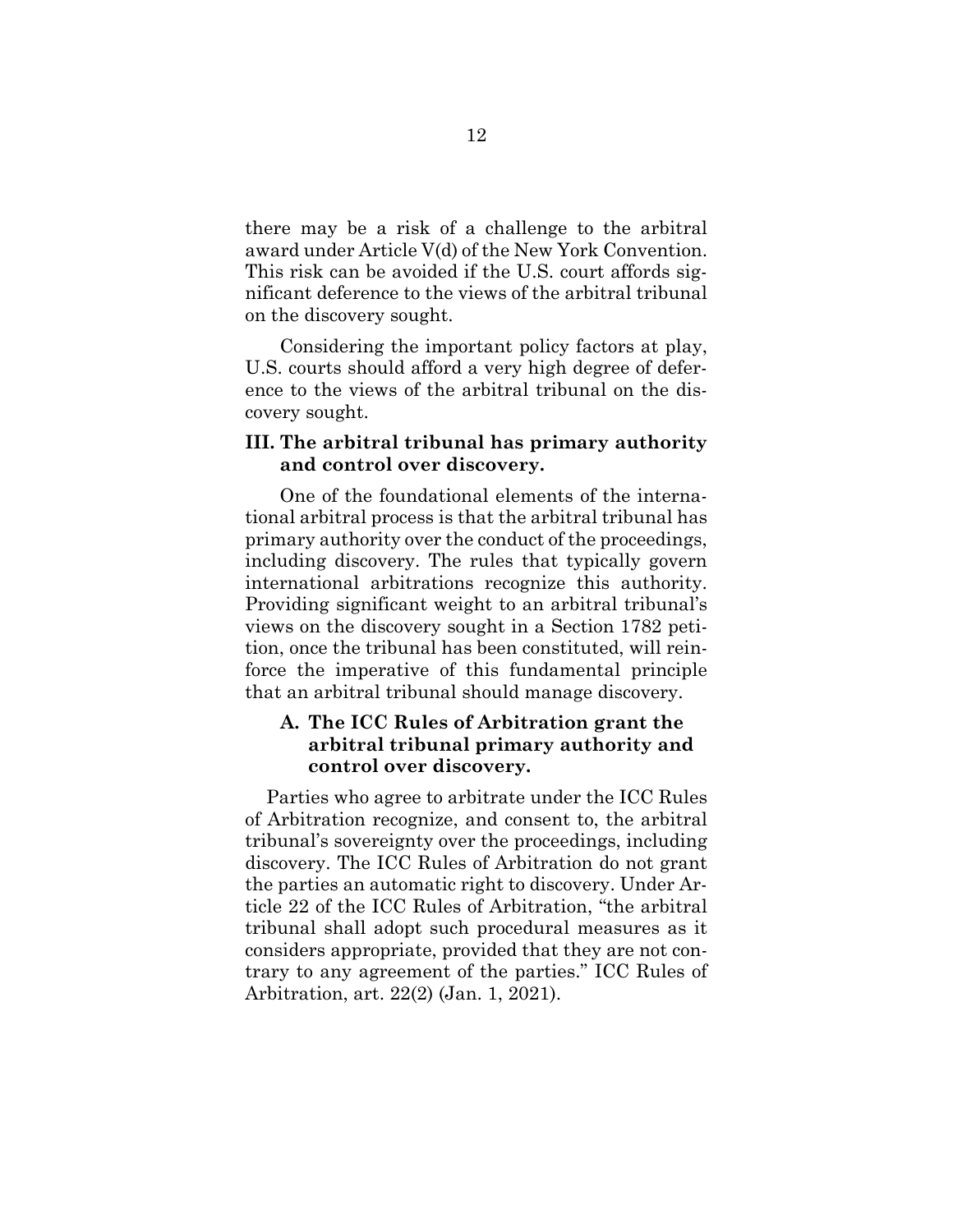This extensive authority of the arbitral tribunal, which is agreed to by parties arbitrating under the ICC Rules of Arbitration, includes the arbitral tribunal's authority over discovery and testimony from parties and third parties. Specifically, the arbitral tribunal is tasked, in as short a time as possible, with "establish[ing] the facts of the case by all appropriate means" and may "[a]t any time during the proceedings . . . summon any party to provide additional evidence." *Id.*, arts. 25(1), 25(4).

## <span id="page-18-0"></span>**B. Other major arbitration rules grant the arbitral tribunal primary authority and control over discovery.**

The ICC Rules of Arbitration are not an outlier. The International Bar Association's Rules on the Taking of Evidence in International Arbitration (the *IBA Rules of Evidence*) and the rules of other leading arbitral institutions adopt a similar approach.

The IBA Rules of Evidence, for example, "are intended to provide an efficient, economical and fair process for the taking of evidence in international arbitrations, particularly those between Parties from different legal traditions." IBA, *IBA Rules on the Taking of Evidence in International Arbitration*, Preamble, art. 1 (Dec. 17, 2020), https://www.ibanet.org/Document/Default.aspx?DocumentUid=def0807b-9fec-43ef-b624-f2cb2af7cf7b. The IBA Rules of Evidence outline a detailed process for document discovery between the parties, overseen by the arbitral tribunal. *Id.*, arts. 3.2–3.8. They also allow a party to seek thirdparty document discovery by "seek[ing] leave from the Arbitral Tribunal" and provide that the arbitral tribunal "shall decide on this request" and take "such steps as the Arbitral Tribunal considers appropriate." *Id*.,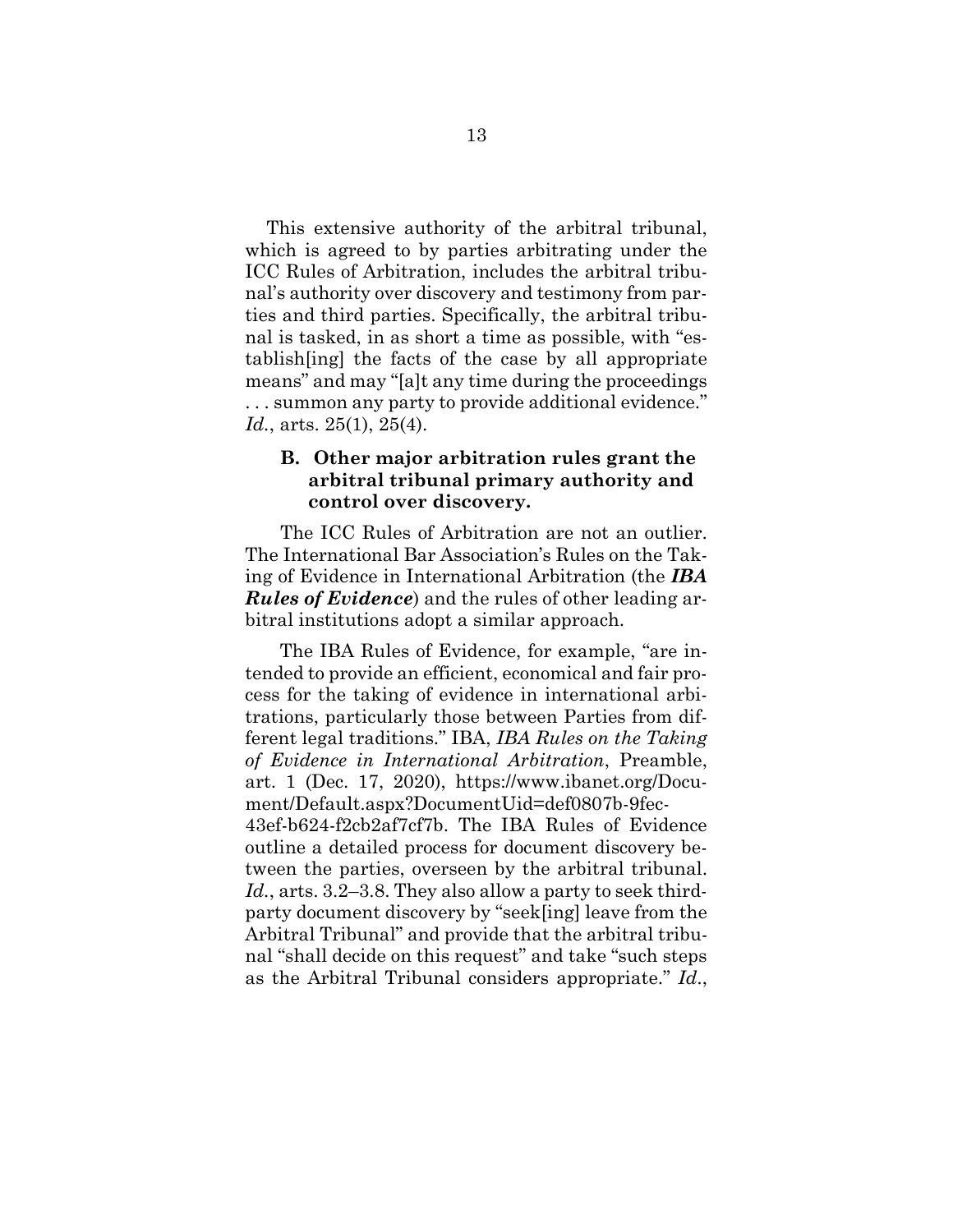art. 3.9. While the IBA Rules of Evidence are not binding *per se*, they are a valuable resource and reflect best practice. Parties and arbitral tribunals frequently adopt them or use them as guidelines for the conduct of arbitral proceedings, including in arbitrations administered by the ICC Court.

The arbitration rules of other leading international arbitral institutions also make clear that the arbitral tribunal overseeing a proceeding controls discovery. *See, e.g.*, LCIA, *London Court of International Arbitration - Arbitration Rules*, art. 22.1 (Oct. 1, 2020), https://www.lcia.org/Dispute\_Resolutio n Services/lcia-arbitration-rules-2020.aspx ("The Arbitral Tribunal shall have the power . . . (v) to order any party to produce to the Arbitral Tribunal and to other parties documents or copies of documents in their possession, custody or power which the Arbitral Tribunal decides to be relevant; (vi) to decide whether or not to apply any strict rules of evidence (or any other rules) as to the admissibility, relevance or weight of any material tendered by a party on any issue of fact or expert opinion; and to decide the time, manner and form in which such material should be exchanged between the parties and presented to the Arbitral Tribunal[.]"); SIAC, *Singapore International Arbitration Centre Rules*, art. 27 (Aug. 1, 2016), https://siac.org.sg/our-rules/rules/siac-rules-2016 ("The tribunal shall have the power to  $\dots$  (f) order any Party to produce to the Tribunal and to the other Parties for inspection, and to supply copies of, any document in their possession or control which the Tribunal considers relevant to the case and material to its outcome[.]"); HKIAC, *Hong Kong International* 

*Arbitration Centre Administered Arbitration Rules*, art. 22.3 (Nov. 1, 2018), https://www.hkiac.org/arbitr ation/rules-practice-notes/hkiac-administered-2018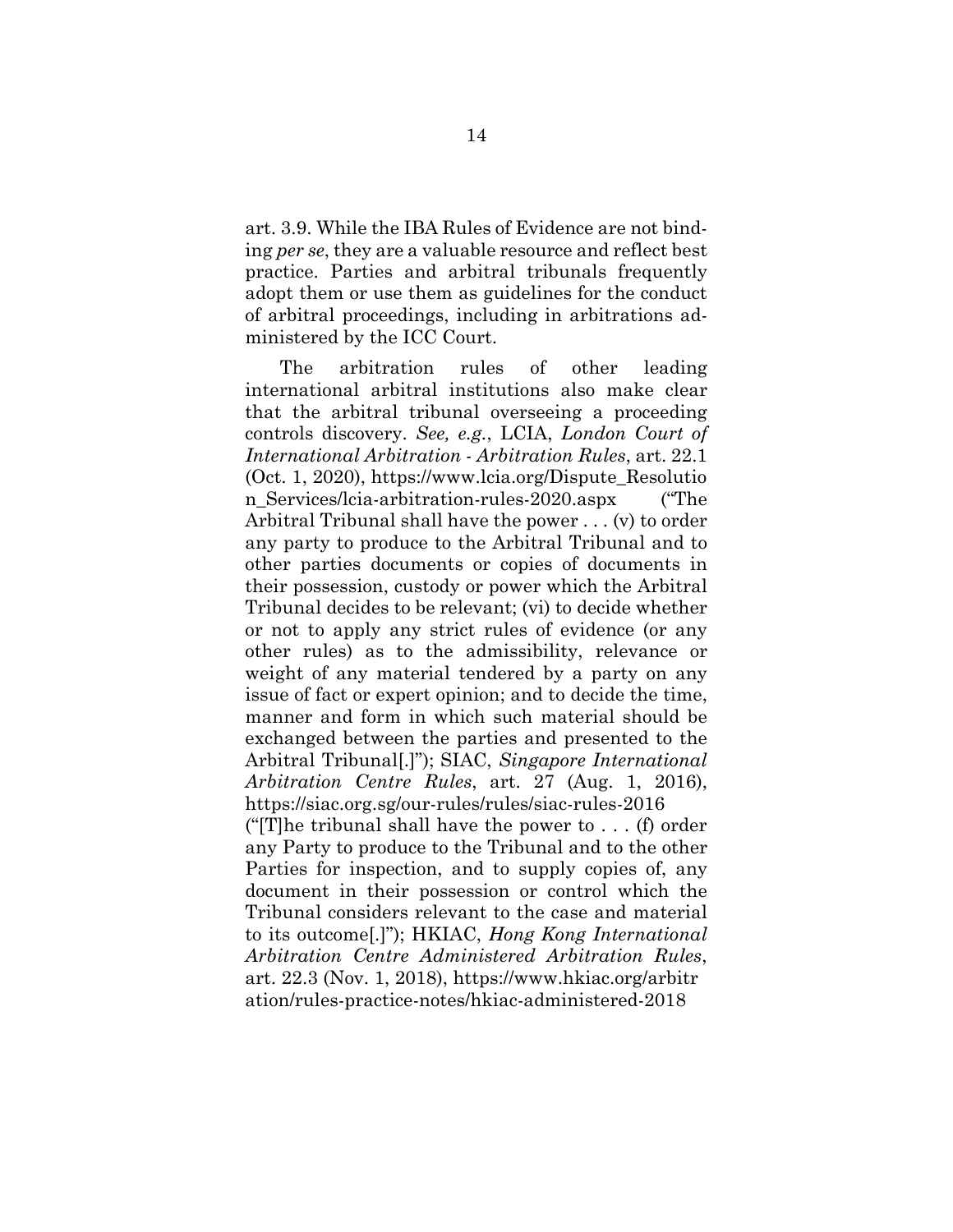("At any time during the arbitration, the arbitral tribunal may allow or require a party to produce documents, exhibits or other evidence that the arbitral tribunal determines to be relevant to the case and material to its outcome. The arbitral tribunal shall have the power to admit or exclude any documents, exhibits or other evidence."); German Arbitration Institute, 2018 DIS Arbitration Rules, arts. 28.1–28.2 (Mar. 1, 2018), https://www.disarb.org/fileadmin//user\_upload/Werkz euge und Tools/2018 DIS-Arbitration-Rules 072021 .pdf ("The arbitral tribunal shall establish the facts of the case that are relevant and material for deciding the dispute. For this purpose, the arbitral tribunal may, *inter alia*, on its own initiative, . . . order any party to produce or make available any documents or electronically stored data.").

These arbitral rules reflect the parties' agreement to grant their arbitral tribunal authority to manage discovery. When parties agree to arbitration, they agree not only that the arbitral tribunal will decide the case, but that the arbitral tribunal will govern prehearing proceedings as well. To undo this private agreement once the arbitral tribunal is constituted is to undo the dispute resolution system to which the parties have agreed. By ensuring that U.S. courts carefully consider the arbitral tribunal's position on the discovery requested, the parties' common will is preserved in relation to the taking of evidence and the procedural conduct of the arbitral proceedings is maintained.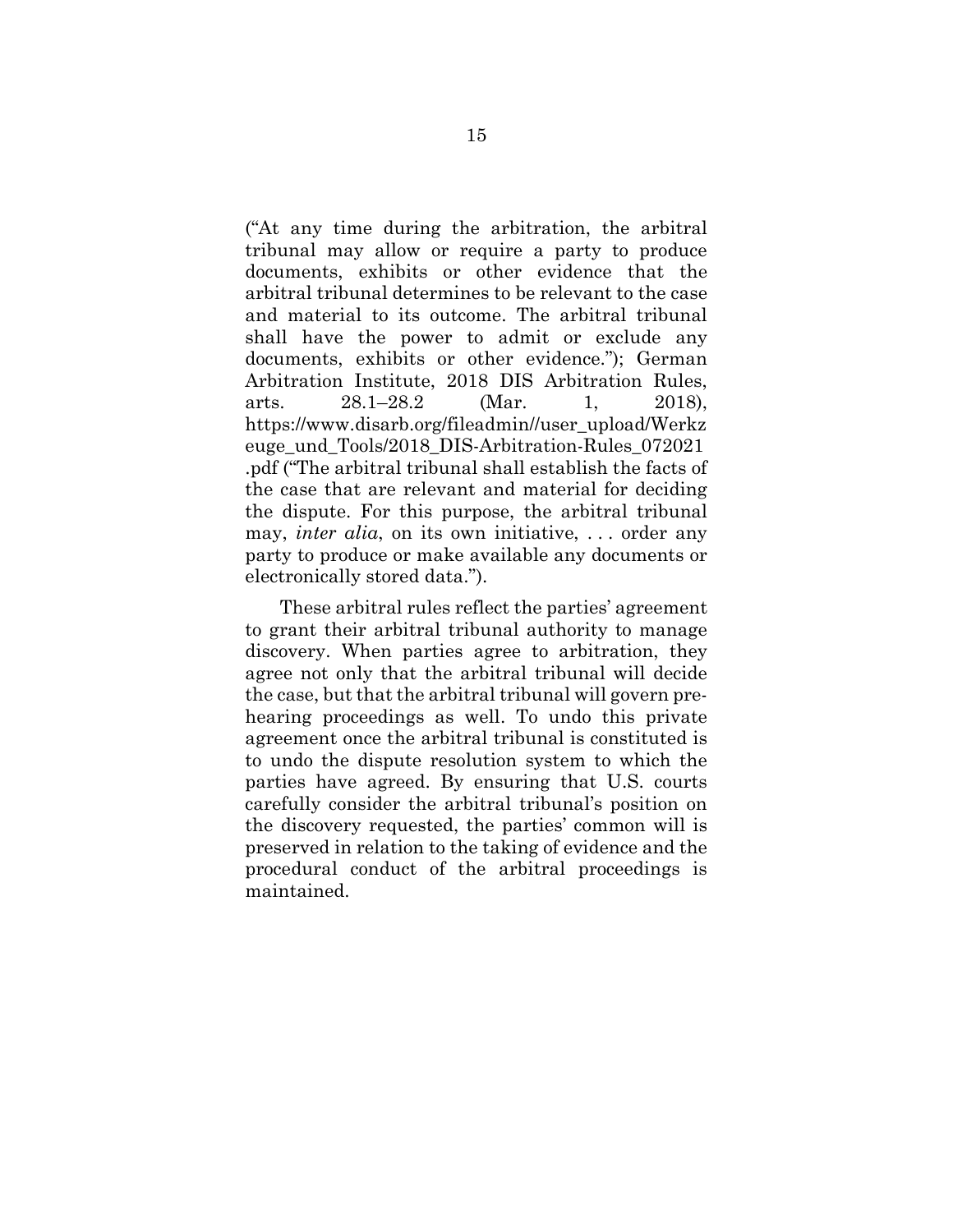#### <span id="page-21-0"></span>**IV. The arbitral tribunal is best placed to assess a discovery request.**

Not only does the arbitral tribunal have primary authority and control over discovery, but from a practical standpoint, the arbitral tribunal is also best placed to assess any discovery request from the parties in an arbitration before it.

First, the arbitral tribunal constituted for a particular dispute is most familiar with that dispute's agreed procedural rules. Thus, that arbitral tribunal would be best placed to determine whether or not a party is seeking the specific discovery sought by a Section 1782 application in order to circumvent the rules in place in the arbitration.

Second, the arbitral tribunal is in the best position to evaluate whether the discovery sought will have a bearing on the dispute. The arbitral tribunal is constituted for the sole purpose of presiding over and deciding the dispute in relation to which the Section 1782 request is brought and as such, it will be well placed to determine the disclosure that will best serve the interests of the arbitral tribunal and the arbitrating parties. Because of its familiarity with the specific dispute, the arbitral tribunal is also best placed to ensure that the request is not a guerrilla tactic by a party to gain leverage through the cost of parallel proceedings, or to disrupt the arbitration by requesting irrelevant materials.

Finally, because the arbitral tribunal conducts the arbitral proceedings pursuant to the parties' agreement, the arbitral tribunal is best placed to consider the effects of granting a Section 1782 application on the basic procedural principles of giving all parties a fair opportunity to present their case and treating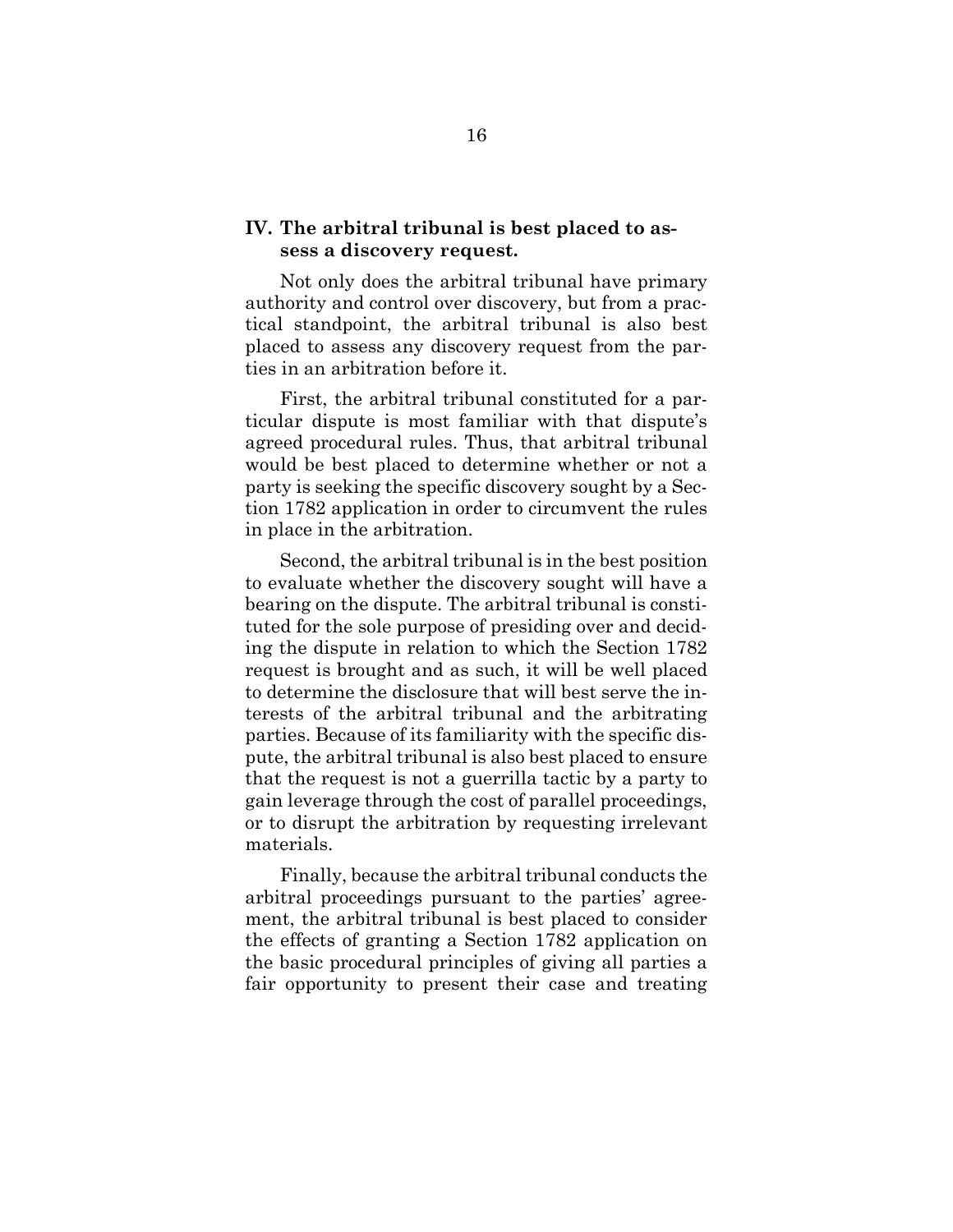them equally. *See*, *e.g.*, ICC Rules of Arbitration, art. 22(4) (Jan. 1, 2021) ("In all cases, the arbitral tribunal shall act fairly and impartially and ensure that each party has a reasonable opportunity to present its case."). The parties' agreement allocates that task to the arbitral tribunal.

Thus, based on practical realities, the arbitral tribunal is best placed to assess any discovery request from the parties in an arbitration before it.

#### **CONCLUSION**

<span id="page-22-0"></span>For the avoidance of doubt, *amici* do not express a view on the outcome of the present case on the particular facts of this case, or whether Section 1782 applies generally to private commercial arbitrations. Rather, for the aforementioned reasons, assuming the Court holds that Section 1782 is available in aid of private commercial arbitrations, *amici* respectfully request that the Court re-emphasize and make it explicit that the views of the constituted arbitral tribunal should be given a very high degree of deference under the *Intel* factors.

Respectfully submitted,

Linda H. Martin *Counsel of Record* Eric A. Brandon FRESHFIELDS BRUCKHAUS DERINGER US LLP 601 Lexington Avenue, 31st Floor New York, NY 10022 (212) 277-4000